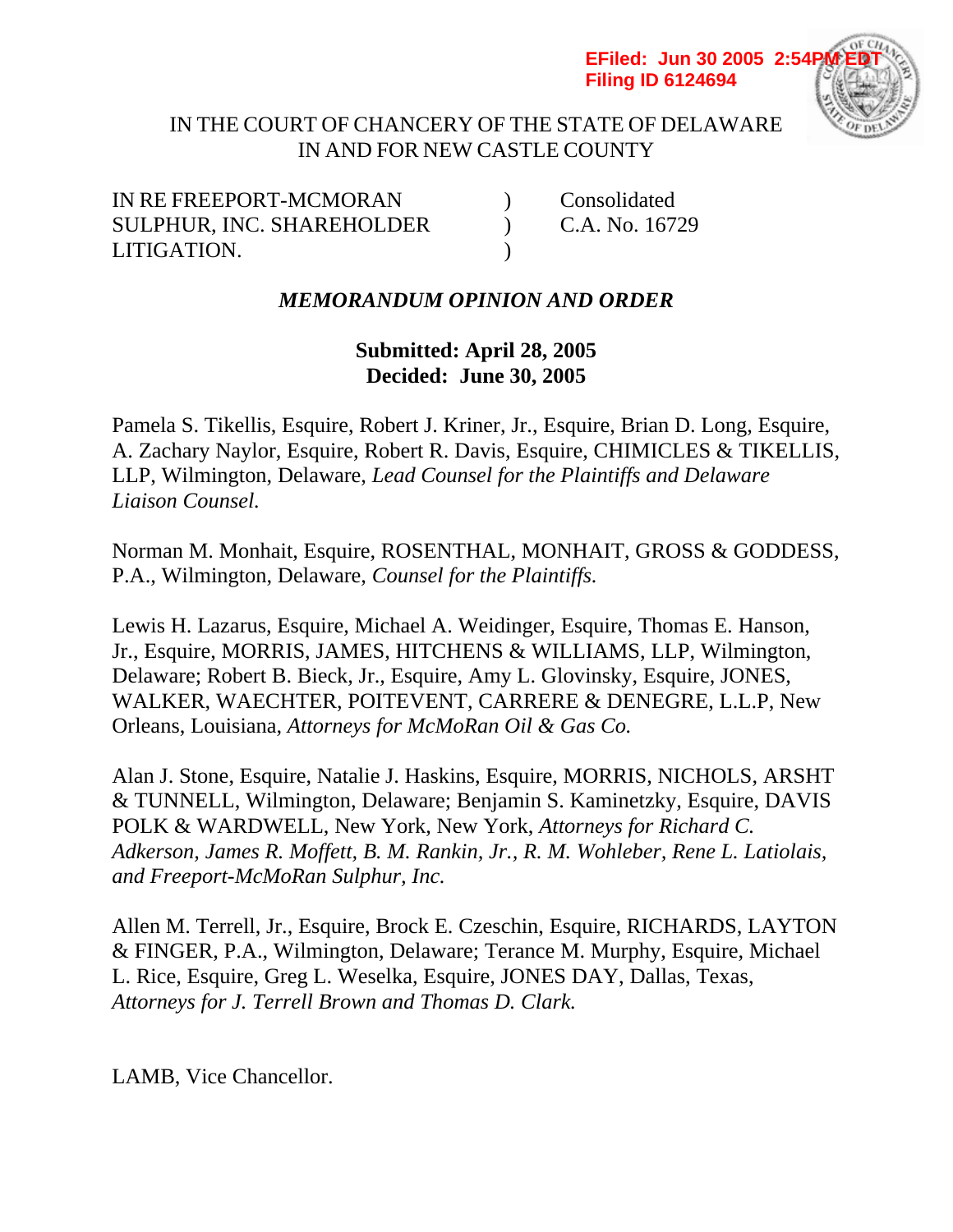**I.**

In this shareholder class action, the plaintiffs complain about the exchange ratio of a stock-for-stock merger of two widely held public companies. The plaintiffs allege that the ratio favored one company at the expense of the other and that, consequently, they received an unfair price for their shares.

The plaintiffs maintain that the directors of the defendant company breached their fiduciary duties by approving the merger. The plaintiffs allege that the directors were influenced by the shared corporate heritage of the two companies, which includes having common directors. The defendants argue that the common directors were excluded from the special committee that recommended the transaction and that a majority of the board, comprising disinterested and independent directors, approved the merger.

The defendants move for summary judgment, arguing that there is no genuine issue of material fact. For the reasons listed below, the defendants' motion for summary judgment is denied.

### **II.**

## A. Background

## 1. The History Of Freeport-McMoRan

The company at the center of this litigation is Freeport-McMoRan, Inc. Although not a party and apparently without a financial interest in the challenged

1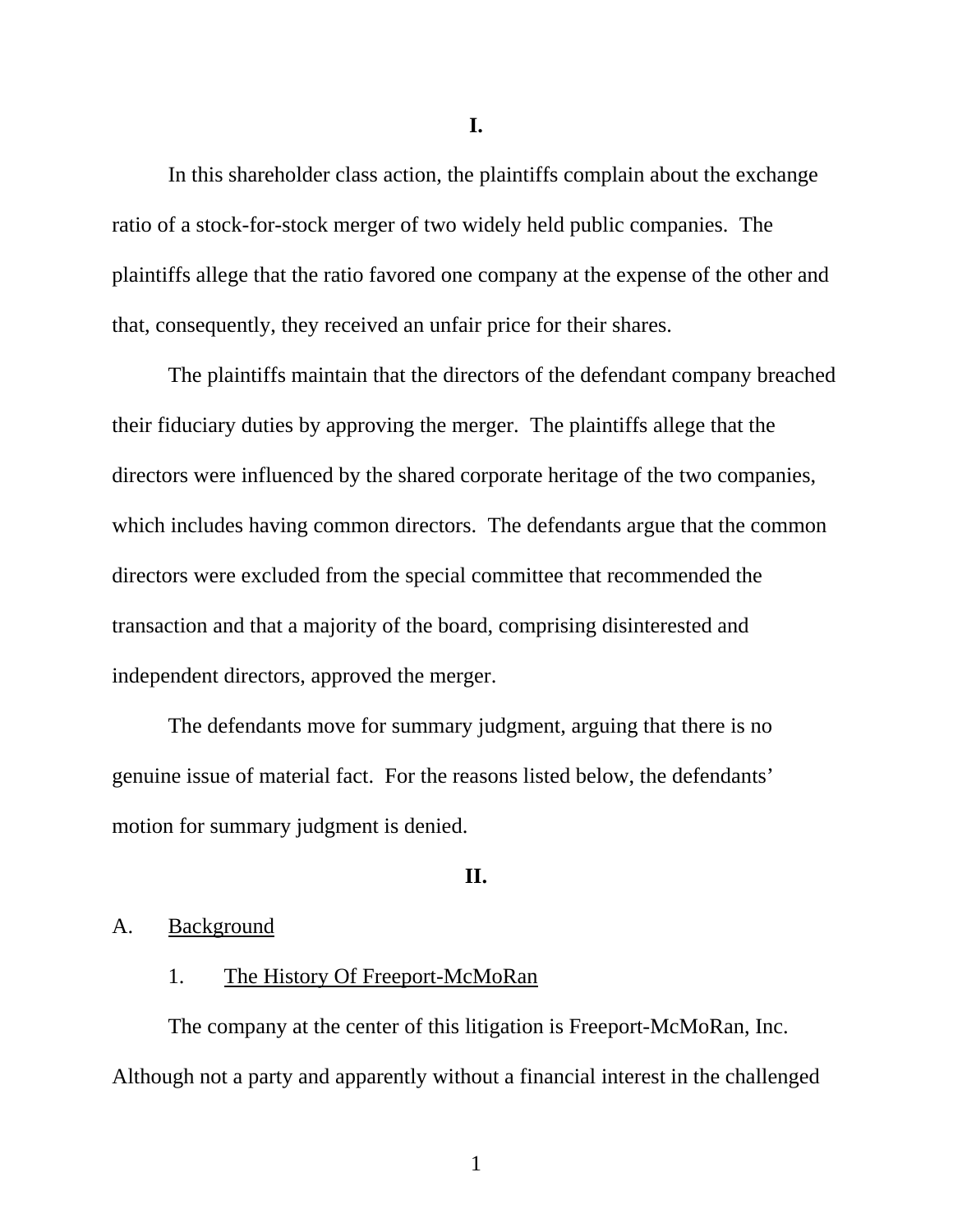transaction, Freeport-McMoRan is the focus of many of the plaintiffs' allegations. A recitation of Freeport-McMoRan's history is therefore relevant to this summary judgment motion because it provides the proper context for the factual allegations.

Freeport-McMoRan was formed by the 1981 merger of Freeport Minerals ("Freeport Minerals") and McMoRan Oil & Gas Co ("McMoRan"). The combined business had operations in various industries, including oil and gas, real estate, minerals, chemicals, and sulphur. Most of Freeport-McMoRan's subsidiaries have a name that includes "Freeport," "McMoRan," or the abbreviation "FM." A list of subsidiaries named in that manner is as follows: FM Services Company, FMI Gas Corporation, FMI Hydrocarbon Company, FMRP Inc., Freeport Coal Company, Freeport Copper Company, Freeport Egyptian Sulphur Company, Freeport Export Sales Corporation, Freeport Geothermal Resources Company, Freeport International, Inc., Freeport Interstate Pipeline Company, Freeport Mining Company, Freeport Overseas Service Company, Freeport Pipeline Company, Freeport Research and Engineering Company, Freeport Rotterdam, Inc., Freeport Sulphur Company, Freeport-McMoRan Advertising, Inc., Freeport-McMoRan Business Enterprises, Inc., Freeport-McMoRan Chile Inc., Freeport-McMoRan Copper & Gold Investment Co., S.A., Freeport-McMoRan European Holdings B.V., Freeport-McMoRan Mexico, S.A. de C.V., Freeport-McMoRan Pacific Inc., Freeport-McMoRan Resource Partners,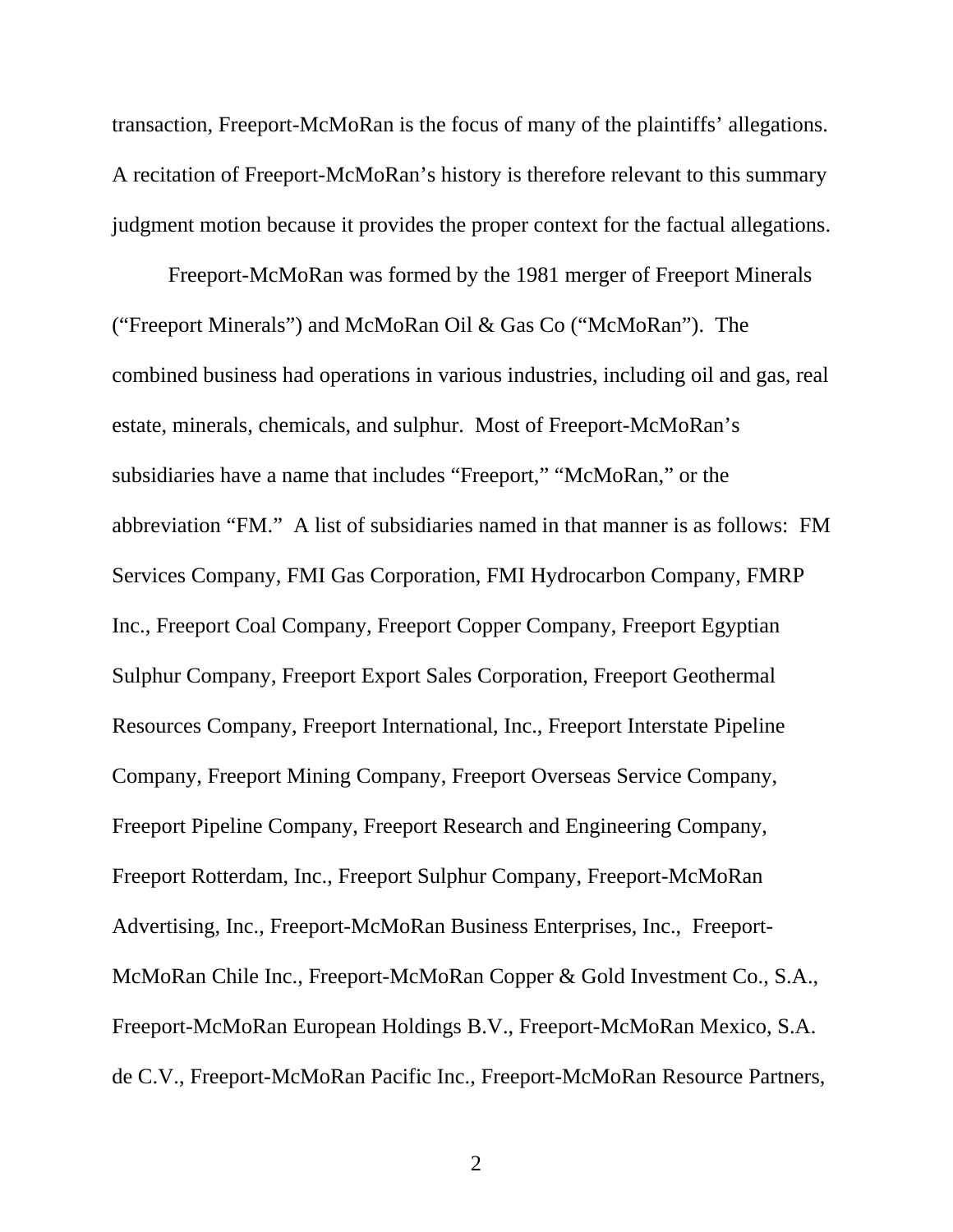Limited Partnership, Freeport-McMoRan Spain, Inc., P.T. ALatieF Freeport Finance Company B.V., and PT Freeport Indonesia.<sup>1</sup> In addition to these subsidiaries, Freeport-McMoRan also shared its name with three former subsidiaries, Freeport-McMoRan Sulphur, Inc. ("Sulphur"), McMoRan Oil and Gas Co. ("MOXY"), and Freeport-McMoRan Copper & Gold, Inc. ("Copper & Gold"), which were all publicly held companies at the time of the merger. Sulphur and MOXY would later merge and become McMoRan Exploration Co. ("MMR") in the transaction about which the plaintiffs complain.

Throughout this opinion, the court will refer to the group of these companies, which consist of Freeport-McMoRan, its subsidiaries, and former subsidiaries, as the "Freeport group" or "Freeport entities." These terms are merely labels and are not meant to connote a controlling interest or an ownership stake by Freeport-McMoRan.

#### 2. The Parties

 $\overline{a}$ 

The plaintiffs are the stockholders of Sulphur. They complain that the merger exchange ratio was unfair to Sulphur and that, as a result, they received a smaller percentage ownership of MMR than they should have.

<sup>&</sup>lt;sup>1</sup> Pls.' Ex. 72, Wohleber's Responses to Interrogatories, Ex. 1. Freeport-McMoRan also has several subsidiaries with which it did not share a common name. These subsidiaries are as follows: Agrico Chemical Company, Atlantic Copper Holding, S.A., Atlantic Copper, S.A., Delatex Properties, Inc., Eastern Mining Company, Inc., European Copper Holdings B.V., International Administrative Services Company, Island Exploration Company, Louisiana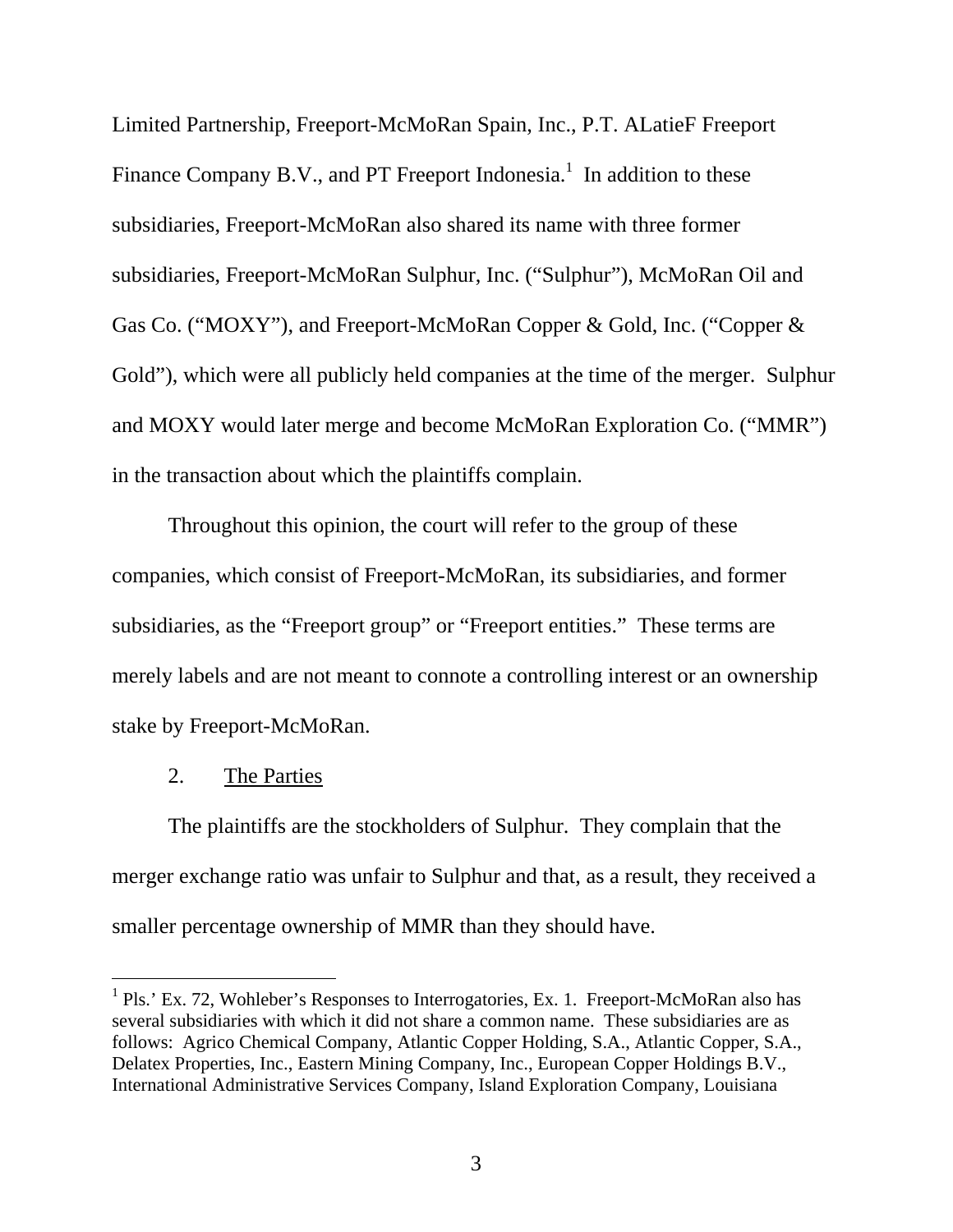The defendants are MOXY, Sulphur, and the directors of Sulphur, all of whom voted to approve the merger. At all relevant times, the Sulphur board had the following seven members: James R. Moffett, Richard C. Adkerson, B.M. Rankin, Jr., Robert M. Wohleber, Rene L. Latiolais, J. Terrell Brown, and Thomas D. Clark, Jr.

Sulphur's directors can be split into three categories: Common Directors, Inside Directors, and Outside Directors. The Common Directors are Moffett, Adkerson, and Rankin, who were also directors of MOXY.<sup>2</sup> Moffett was co-Chairman of the Board of Sulphur and co-Chairman of the Board of  $M OXY$ .<sup>3</sup> Adkerson was Vice-Chairman of the Board of Sulphur and co-Chairman of the Board and CEO of MOXY.<sup>4</sup> Rankin was a director of Sulphur and a director of  $MOXY$ <sup>5</sup> In addition, Moffett, Rankin, and Adkerson had the following ties to Copper & Gold, the only other publicly traded Freeport entity, during the relevant time: Moffett was Chairman of the Board and CEO, Rankin was a director, and Adkerson was President, Chief Operating Officer, and Chief Financial Officer. Furthermore, Moffett and Rankin are two of the three founders of the original

l

Enterprises, Inc., Nicaro Nickel Company, Overseas Service Company, and Swordfish Shipping Limited.

 $2^{2}$  Defs.' Ex. 62 at 24. In addition to sharing common directors, Sulphur and MOXY shared the same general counsel, secretary, and controller. *Id.*  $3^3$  *Id.* 

 $\int_5^4$  *Id.*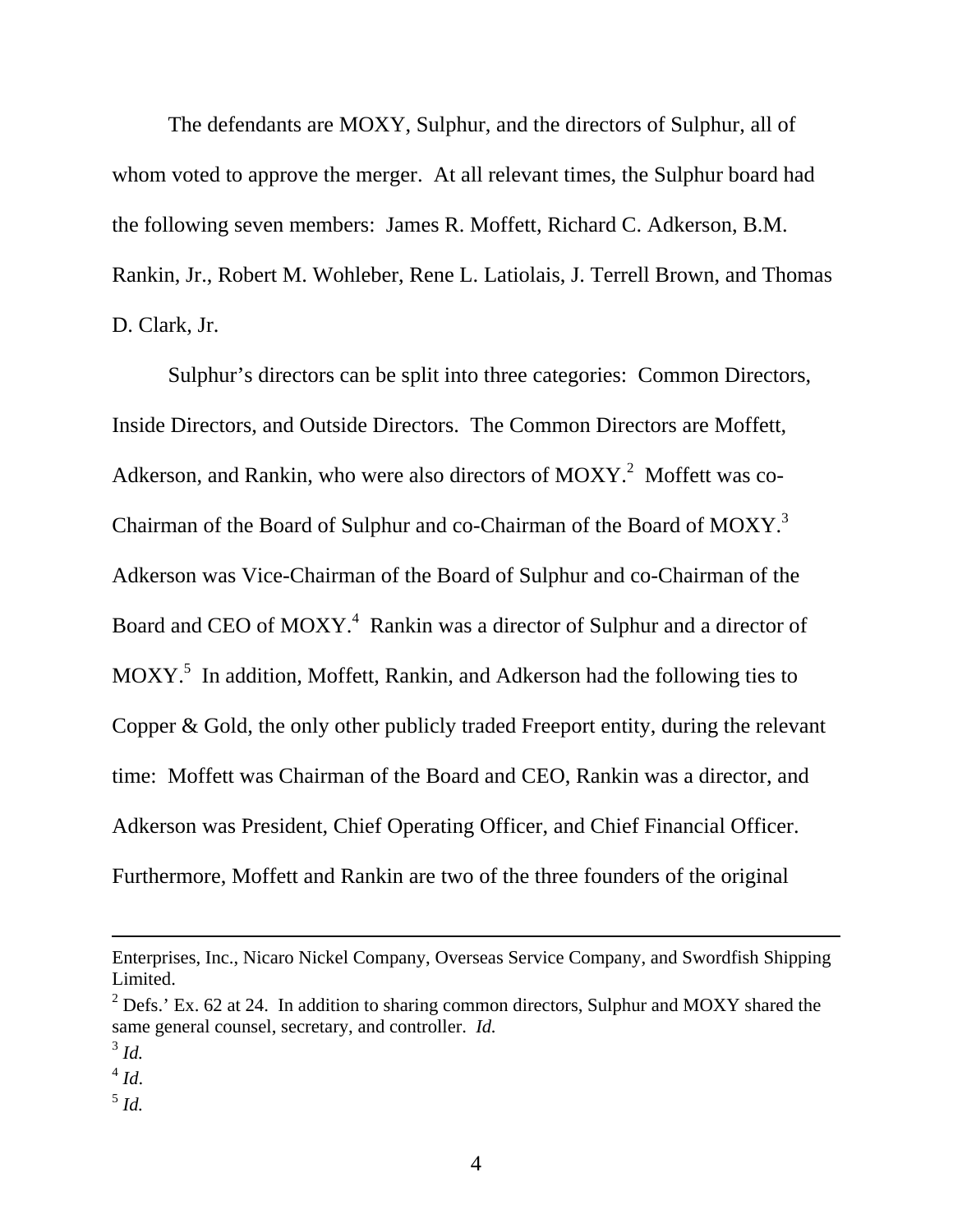McMoRan company that merged with Freeport Minerals in 1981. W.K.

McWilliams, Jr., the third founder, is not a party to this litigation. Together the first few letters of McWilliams, Moffett, and Rankin combine to spell "McMoRan."

The Inside Directors consist of Wohleber and Latiolais. Wohleber was Sulphur's President and CEO, while Latiolais was a consultant.<sup>6</sup> In addition, both had extensive ties to the Freeport group. Wohleber was Senior Vice President of Freeport-McMoRan from November 1996 to December 1997; Senior Vice President of Copper & Gold from November 1997 to August 1999; director and Vice Chairman of FM Services from December 1996 to August 1999; Chairman of the Board and President of ten Freeport entities<sup>7</sup> from December 1997 to August 1999; and director of numerous other Freeport entities.<sup>8</sup> Latiolais was President and CEO of Freeport-McMoRan from August 1995 to December 1997; Vice

l

 $6$  Pls.' Ex. 72, Wohleber's Responses to Interrogatories, Ex. 1. The record is unclear about Latiolais's formal employment position. The defendant's opening brief states that Latiolais was an FM Services consultant, but Wohleber's Responses to Interrogatories does not list any relationship between Latiolais and FM Services. FM Services was an administrative company that provided services to Freeport entities, including Sulphur. Latiolais began work at a Freeport entity immediately following his college graduation in 1969. He continued working within the Freeport group until his retirement in 1998. In 1997, his final year of full time work, Latiolais received approximately \$1 million in compensation. Therefore, the court will treat Latiolais as an insider regardless of which company technically employed him.

 $7$  Wohleber was Chairman and President of the following companies during the time period specified: FMI Hydrocarbon Company, Freeport Egyptian Sulphur Company, Freeport Export Sales Corporation, Freeport International, Inc., Freeport Interstate Pipeline Company, Freeport Pipeline Company, Freeport Rotterdam, Inc., Freeport Sulphur Company, Freeport-McMoRan Business Enterprises, Inc., and Freeport-McMoRan Chile, Inc. *Id.*

 $8$  Wohleber was a director for the following companies during the late 1990s: Agrico Chemical Company, Atlantic Copper Holding, Delatex Properties, Eastern Mining Company, Inc., and Swordfish Shipping Limited. *Id.*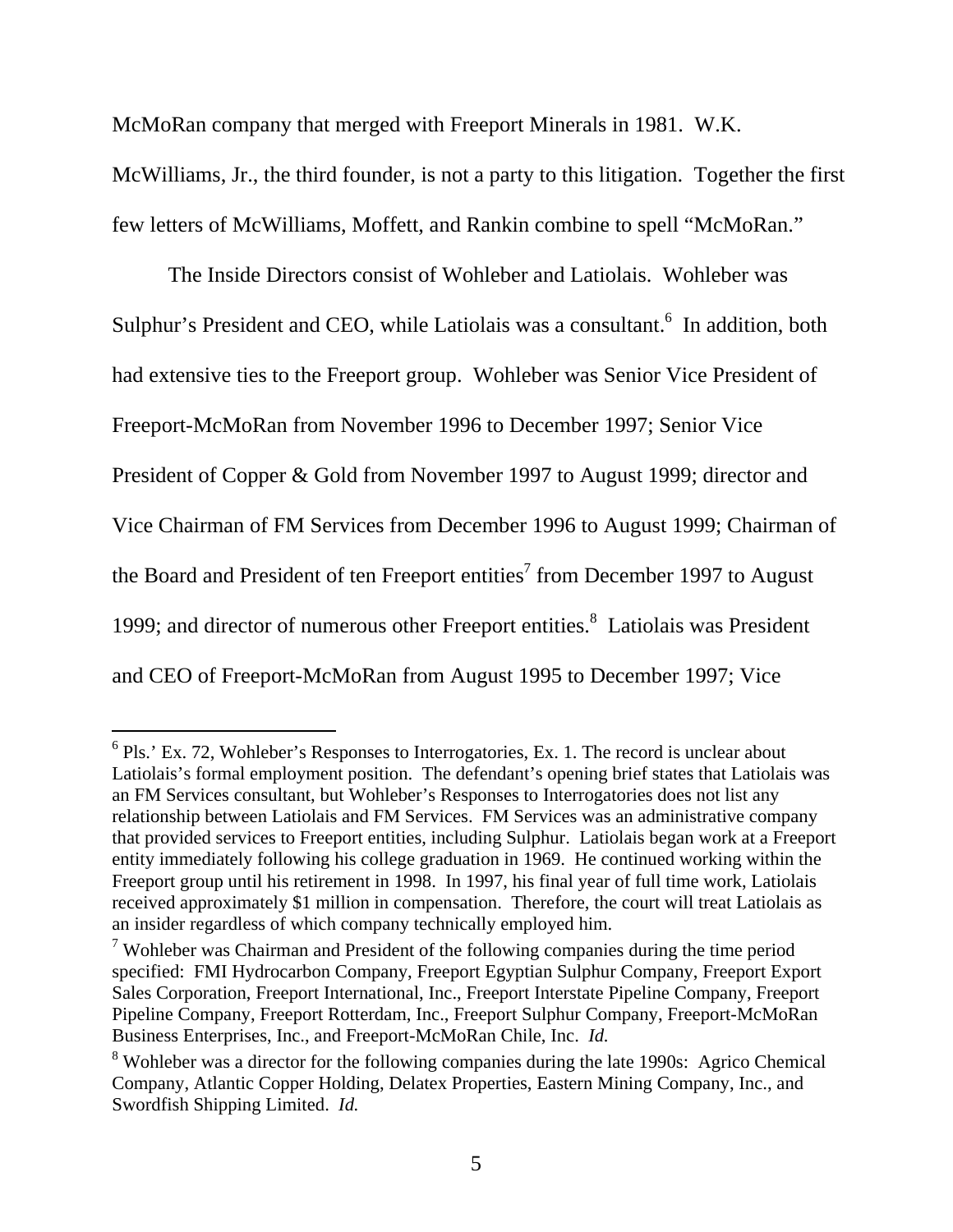Chairman of the Board of Copper & Gold from July 1994 to June 2001; Chairman of the Board of 22 Freeport entities<sup>9</sup> from December 1996 to December 1997;<sup>10</sup> Chairman of the Board of Swordfish Shipping Limited from January 1997 to December 1998; and director of numerous other Freeport entities.<sup>11</sup> Neither of the lists of positions held by Wohleber or Latiolais is complete, but both lists are representative of their respective authority within the Freeport group.

In addition to the ties to Freeport-McMoRan entities in general, Wohleber and Latiolais had a specific, although indirect, connection to MOXY through FM Services. FM Services was an administrative company owned 25% by MOXY, 25% by Sulphur, and 50% by Copper & Gold. Even though Wohleber and Latiolais may have received their paychecks through FM Services and may have

<sup>&</sup>lt;sup>9</sup> Latiolais was Chairman of the following companies during the time period specified: Agrico Chemical Company, Atlantic Copper Holding, S.A., Atlantic Copper, S.A., FMI Hydrocarbon Company, FMRP, Inc., Freeport Coal Company, Freeport Egyptian Sulphur Company, Freeport Export Sales Corporation, Freeport Geothermal Resources Company, Freeport International Incorporated, Freeport Interstate Pipeline Company, Freeport Mining Company, Freeport Pipeline Company, Freeport Research and Engineering Company, Freeport Rotterdam, Inc., Freeport Sulphur Company, Freeport-McMoRan Advertising, Inc., Freeport-McMoRan Business Enterprises, Inc., Freeport-McMoRan Chile, Inc., Freeport-McMoRan Pacific Inc., Freeport-McMoRan Spain, Inc., and Louisiana Enterprises, Inc. *Id.*

<sup>&</sup>lt;sup>10</sup> Many of Latiolais's Chairman positions were held for a substantially longer time period. For example, he was Chairman of Agrico Chemical Company, FMI Hydrocarbon Company, FMRP, Inc., Freeport Egyptian Sulphur Company, Freeport Export Sales Corporation, Freeport Geothermal Resources Company, Freeport Interstate Pipeline Company, Freeport Pipeline Company, and Freeport Sulphur Company from May 1992 to December 1997. *Id.* For accuracy, the court has used the shortest time period that applies to all of his Chairman positions.

 $11$  Latiolais was a director for the following companies during the mid-to-late 1990s: Delatex Properties, Inc., Eastern Mining Company, Inc., Freeport Copper Company, Freeport Overseas Service Company, Freeport-McMoRan Copper & Gold Investment Co., S.A., and Nicaro Nickel Company. *Id.*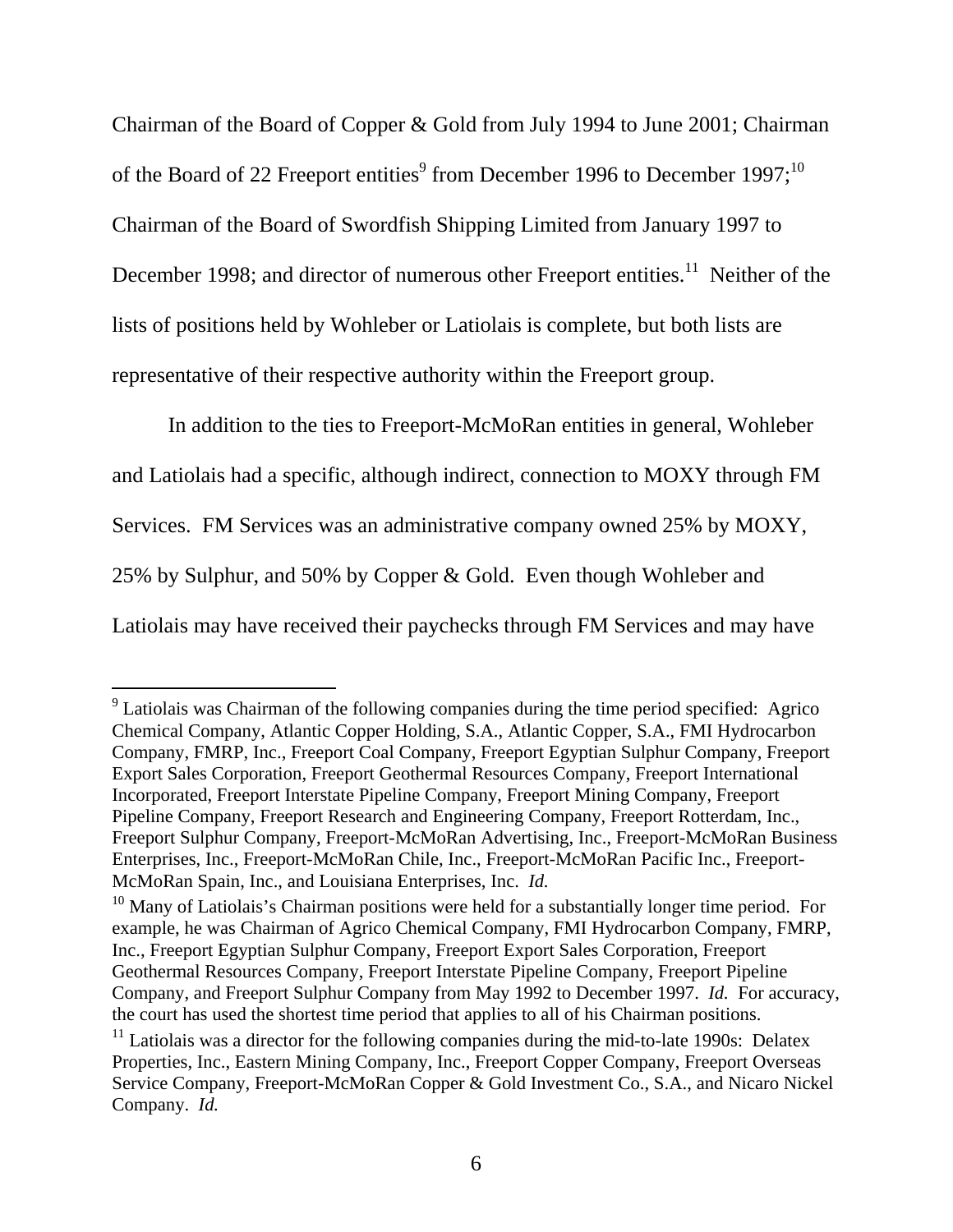been formally employed by FM Services, the defendants maintain that Wohleber & Latiolais really worked for Sulphur.<sup>12</sup>

The Outside Directors consist of Brown and Clark. Brown was President and CEO of United Companies Financial Corporation and a director of Hibernia Corporation. He also served on several alumni committees for Louisiana State University ("LSU"), including the Advisory Board of LSU's College of Business. Clark was the Dean of LSU's College of Business. Except for their positions as directors of Sulphur, Brown and Clark had no other relationship with Freeport-McMoRan or its entities, including MOXY, although there is evidence of some connection between LSU and the Freeport group.13

While they may not have had relationships with the businesses of Freeport-McMoRan, the Outside Directors did have relationships with other directors before joining the Sulphur board. Brown met Moffett in 1984 when they both served on the board of Hibernia.<sup>14</sup> Brown also had a social relationship Moffett before joining the Sulphur board.<sup>15</sup> They belonged to the same country club, golfed

 $12$  For support that Wohleber did not work for MOXY, the defendants point to his deposition, in which he testifies that he did not know that MOXY was part owner of FM Services. But once confronted with the fact of MOXY's partial ownership, Wohleber did acknowledge the possibility that he provided services to MOXY. Defs.' Ex. 85 at 41-42.

<sup>&</sup>lt;sup>13</sup> Pls.' Ex. 77 at 54-56. Freeport-McMoRan donated \$600,000 to LSU, which, along with a state matching donation of \$400,000, has endowed a million dollar chair. *Id.* at 54-55. Latiolais, a graduate of LSU, has also contributed to the university. *Id.* at 56.

 $14$  Pls.' Ex. 79 at 45.

<sup>15</sup> *Id.* at 38.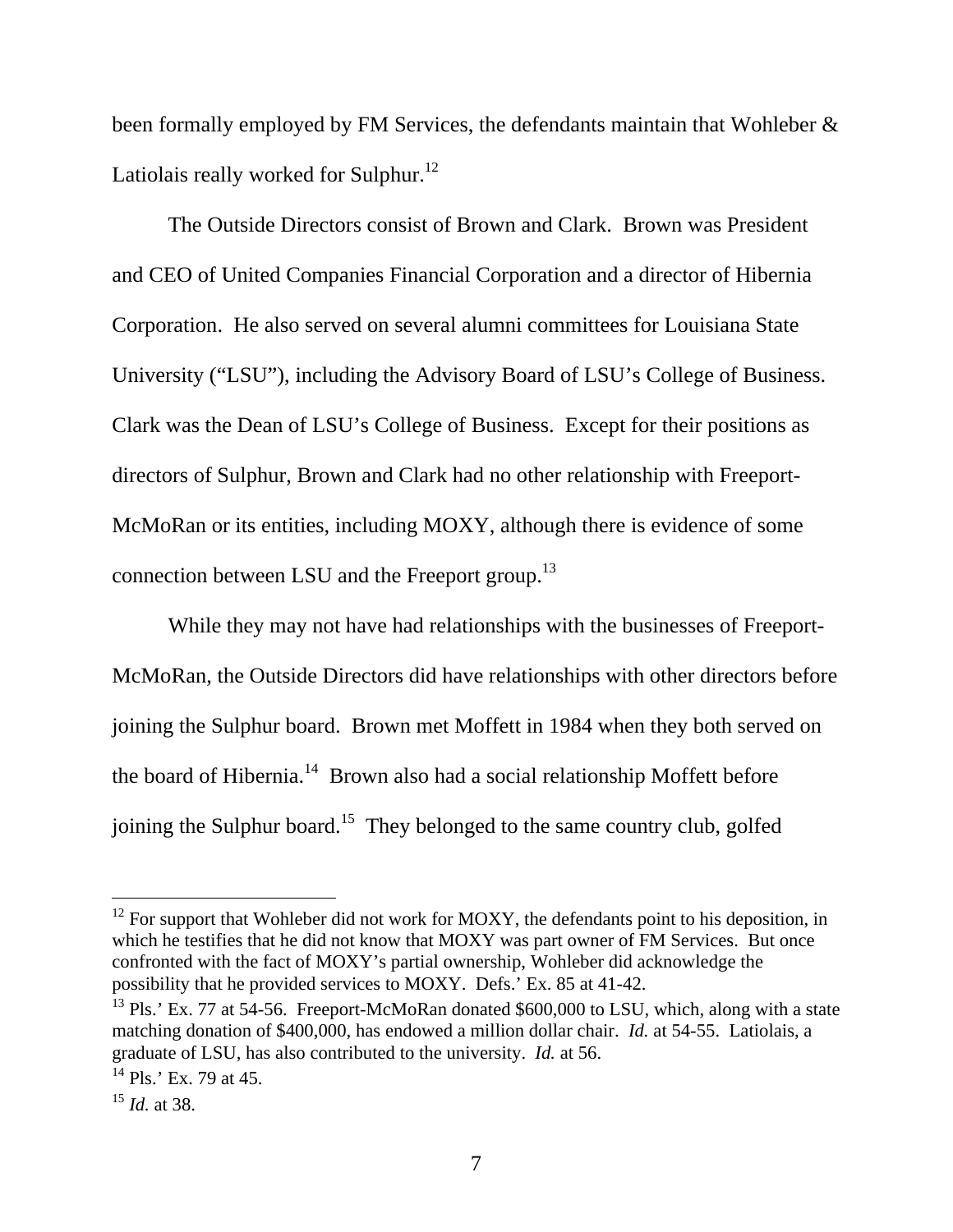together, and hunted together.<sup>16</sup> In addition, Moffett asked Brown to join him in an effort at passing fiscal reform legislation in Louisiana.<sup>17</sup> Brown also knew Latiolais since the early  $1990s^{18}$  and they served on the board of the LSU Foundation together for at least one year.<sup>19</sup>

Like Brown, Clark had relationships with other directors before joining the Sulphur board. As Dean of the LSU's College of Business, Clark had responsibility to build goodwill and friendship with local business executives.<sup>20</sup> As part of this responsibility, Clark set about meeting 67 prominent business people in Louisiana, which included Moffett, Adkerson, and Latiolais.<sup>21</sup>

The seven defendant directors as a group owned approximately 3% of the outstanding Sulphur stock and 9%, of the outstanding MOXY stock.<sup>22</sup> On an individual basis, they owned the following amounts: $^{23}$ 

-

<sup>19</sup> *Id.* at 22.

<sup>16</sup> *Id.* at 48.

<sup>17</sup> *Id.* at 46-47.

<sup>18</sup> *Id.* at 50.

 $20$  Pls.' Ex. 77 at 47-48.

<sup>21</sup> *Id.* at 47.

 $22$  Defs.' Ex. 62 at 54-56.

<sup>&</sup>lt;sup>23</sup> *Id.* at 54. John G. Amato, the general counsel for both Sulphur and MOXY, owned 553,222 shares of MOXY and 44,102 shares of Sulphur. *Id.* Amato was also Moffett's and Rankin's business partner in a real estate and hotel operation in Steamboat Springs, Colorado. Pls.' Ex. 76 at 38-39. It is unclear from the record why certain of the individual percentages appear to be computed differently in the footnotes of the Joint Proxy Statement as opposed to the charts, but any differences are negligible and immaterial to the court's analysis.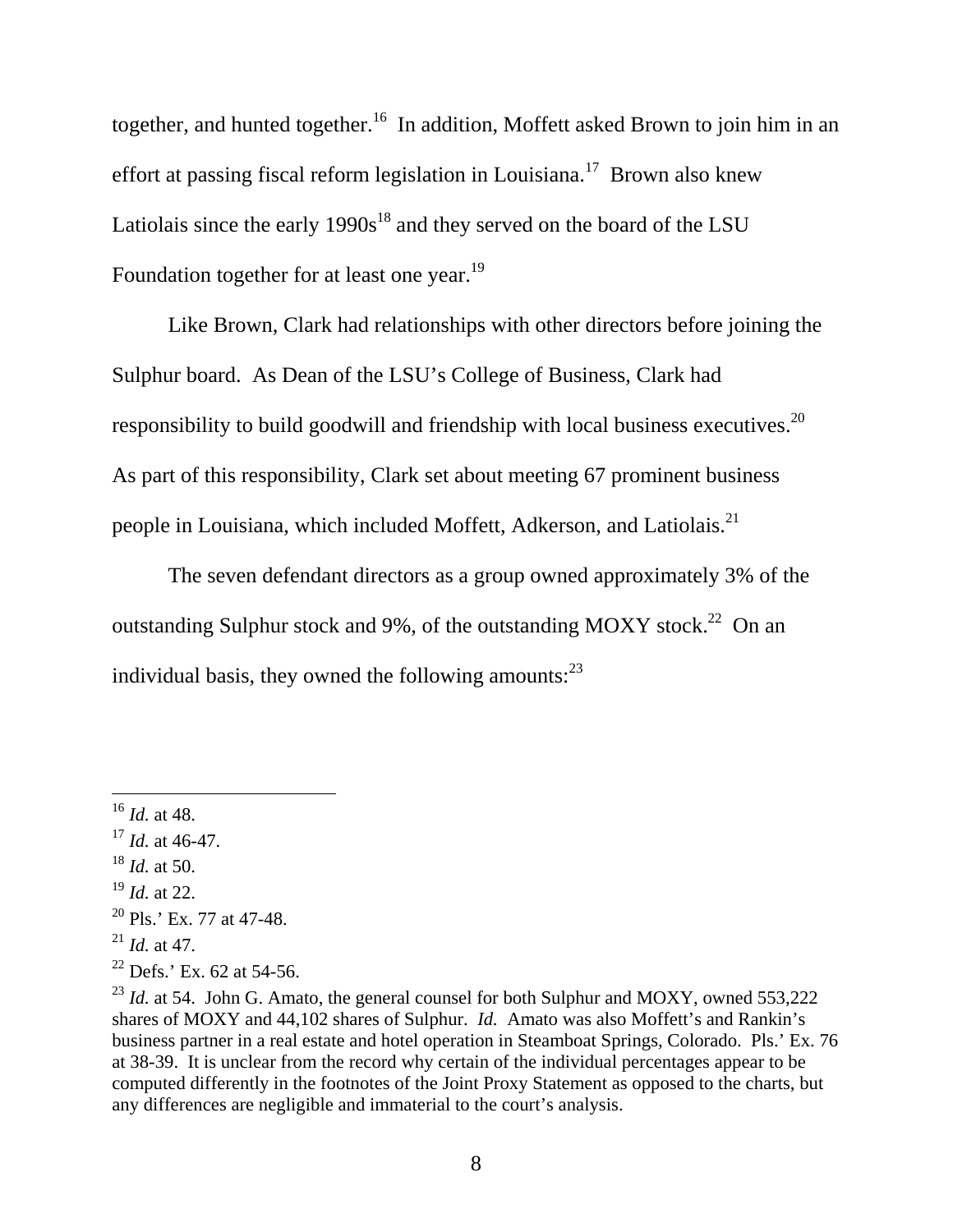| <b>Director</b> | $#$ of Sulphur<br><i>shares</i> | % of ownership<br>of Sulphur | # of $MOXY$<br><i>shares</i> | % of ownership of<br><b>MOXY</b> |
|-----------------|---------------------------------|------------------------------|------------------------------|----------------------------------|
| Moffett         | 130,670                         | 1.3%                         | 1,774,359                    | 4.1%                             |
| Rankin          | 37,736                          | 0.4%                         | 1,109,290                    | 2.6%                             |
| Adkerson        | 28,186                          | 0.3%                         | 479,892                      | 1.1%                             |
| Latiolais       | 110,820                         | 1.1%                         | 147,338                      | 0.3%                             |
| Wohleber        | 9,694                           | 0.1%                         | 11,992                       | 0.03%                            |
| Clark           | 500                             | 0.01%                        |                              | 0.0%                             |
| <b>Brown</b>    | 0                               | 0.0%                         | $\theta$                     | $0.0\%$                          |

## 3. The Formation Of Sulphur And MOXY

In the mid-1990s, Freeport-McMoRan spun off several subsidiaries in an attempt to unlock their investment potential. Two of the spin-offs were MOXY and Sulphur, which each had its own board of directors and management team. MOXY was spun off in May 1994 and concentrated its operations in the oil and natural gas industry. Sulphur, which had previously been Freeport-McMoRan's sulphur business, was spun off in November 1997. $^{24}$ 

On the record date of the merger, MOXY and Sulphur were widely held by the public. Approximately 14,464 stockholders held 8,790,646 shares of Sulphur while approximately 9,987 shareholders held 42,948,694 shares of MOXY.<sup>25</sup>

 $24$  The Sulphur spin-off was not a straightforward transaction. Freeport-McMoRan originally spun off its phosphate business, including its sulphur interests, as Freeport-McMoRan Resources Partners, L.P. ("FRP"). Then, in 1993, FRP entered into a joint venture with IMC Global, Inc. ("IGL"). IGL eventually merged with Freeport-McMoRan in 1997. As part of the Freeport-McMoRan-IGL merger, Sulphur was spun off as a separate company consisting of the sulphur business.

 $^{25}$  Defs.' Ex. 62 at 51.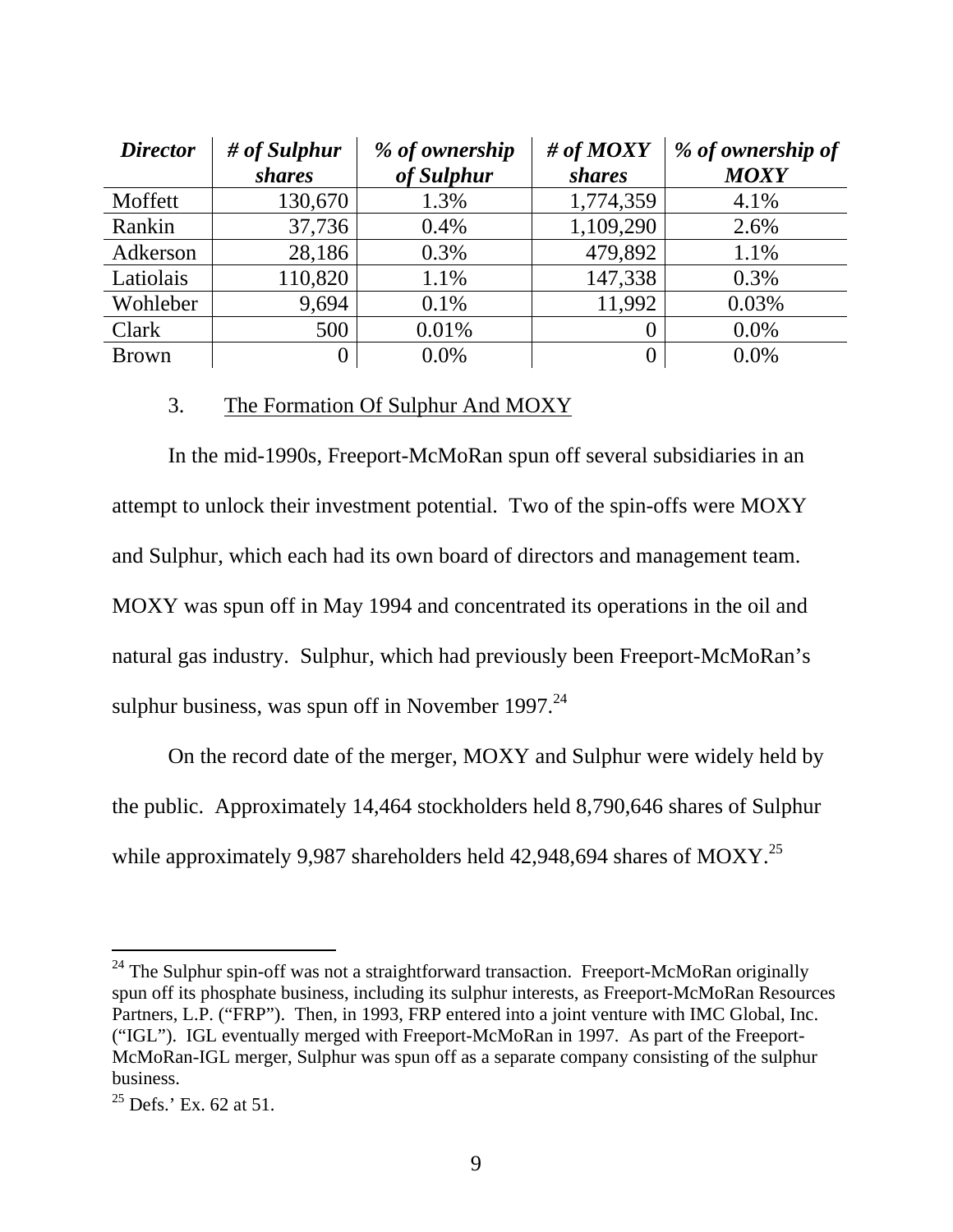Additionally, any interest that Freeport-McMoRan once owned in either Sulphur or MOXY had been sold to the public by the time of the merger.  $^{26}$ 

## 4. The Sulphur Business

At the time of Sulphur's formation, sulphur mining companies faced a threat from recovered sulphur, an inexpensive substitute for mined sulphur that resulted from the processing of sour natural gas and refining of sour crude oil.<sup>27</sup> Recovered sulphur represented a threat not only because it was inexpensive, but also because there is no qualitative difference between it and mined sulphur. Due to increasing competition from recovered sulphur, Sulphur management foresaw the very real possibility that its mined sulphur business would no longer be viable and that its two sulphur mines would need to be shut down. Faced with these long-term problems, Sulphur sought merger and acquisition opportunities that would provide growth for the company and higher returns for stockholders.<sup>28</sup>

 $26$  Tr. at 5-8.

 $27$  Calling recovered sulphur "inexpensive" may be an understatement. Some oil and gas companies would pay for recovered sulphur to be "disposed of."

<sup>28</sup> *See, e.g.*, Defs.' Ex. 3, Memorandum from Latiolais to Moffett re: Monsanto Enviro-Chem at 1 (May 15, 1997) (mentioning a possible joint venture with Monsanto); Defs.' Ex. 14, Memorandum from Wohleber to Sulphur Board of Directors at 2 (Jan. 27, 1998) (referring to potential growth plans); Defs.' Ex. 19, Memorandum from Wohleber to Sulphur Board of Directors at 3 (Apr. 28, 1998) ("We have also been active in talking with the investment banking community and we have let them know of our keen interest for merger and acquisition opportunities."). The plaintiffs dispute the negative account of the sulphur business, calling Sulphur a "cash cow." Pls.' Answering Br. at 8. They argue that Sulphur had a long-term contract with IGL that entitled Sulphur to premium prices. *Id.* Presumably, they also meant that the contract would continue to be profitable. To support their claims, the plaintiffs cite several upbeat documents from Wohleber to the board indicating that Sulphur is "in an excellent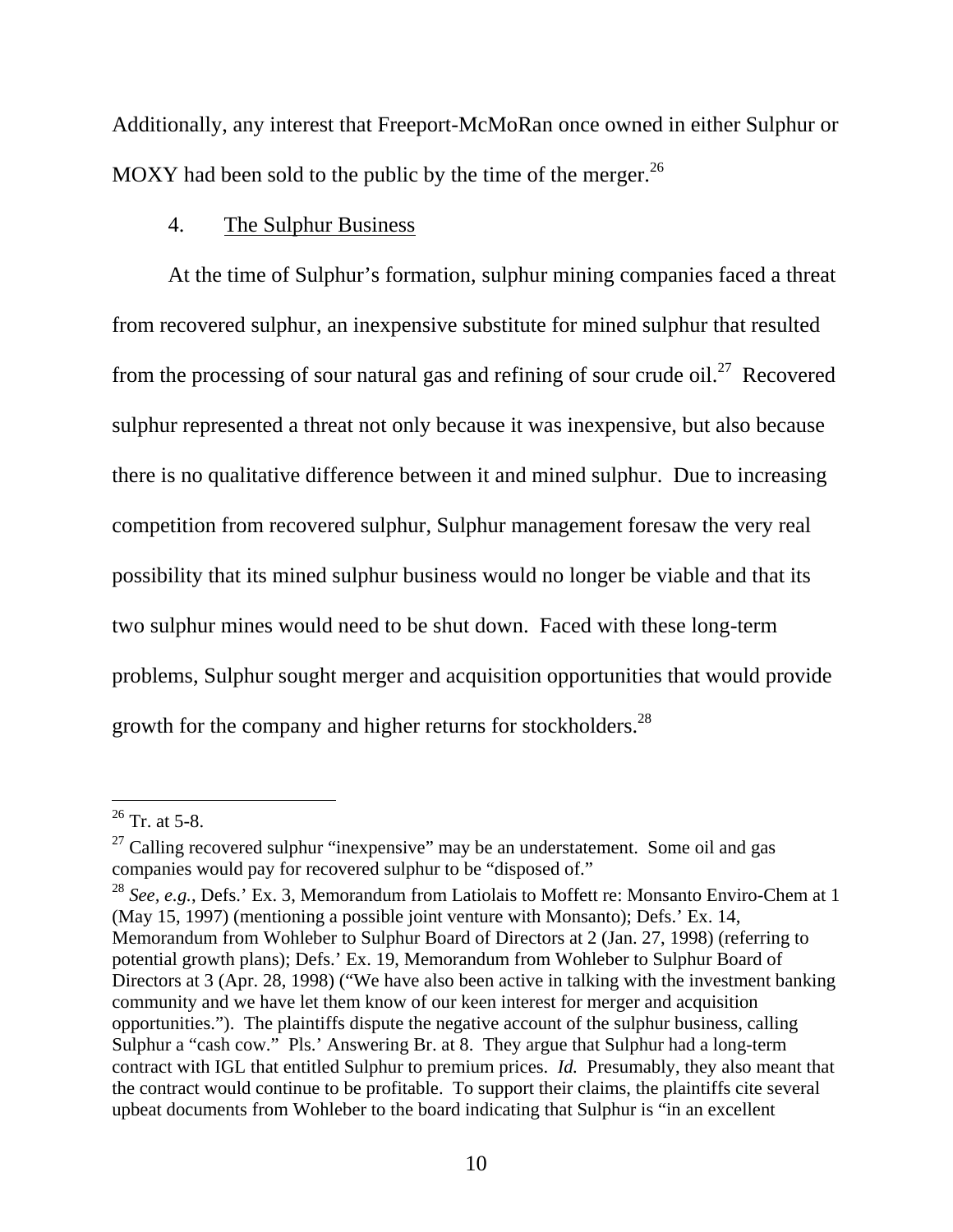### B. The Merger

In the Joint Proxy Statement, there is no explanation why Sulphur narrowed its focus in June 1998 from "a wide variety of growth opportunities in sulphur related businesses<sup>"29</sup> to a possible merger with MOXY, an oil and gas company. In the section entitled "Background of the Mergers," the Joint Proxy Statement says only that "[o]n June 3, 1998, the [Sulphur] Board held a special meeting for the purpose of discussing a possible business combination of [Sulphur] with MOXY."<sup>30</sup> The Joint Proxy Statement uses the same wording to describe MOXY's initiation of its side of the transaction.<sup>31</sup> Nowhere does the Joint Proxy Statement contain a specific reason why Sulphur would merge with MOXY. The only reason implied by the Joint Proxy Statement is that MOXY needed additional financial resources to pursue investment opportunities, while Sulphur had capital and was looking for growth opportunities. These general assertions do not address why Sulphur and MOXY decided to merge with each other as opposed to a non-Freeport entity that fit the same business criteria.

Once the merger process began, the transaction proceeded quickly. The Sulphur and MOXY boards met independently on June 3, 1998 to consider a

position" and has a "strong financial position." *Id.* The memos, however, do not disprove the increasing competition from recovered sulphur and the fact that Sulphur's mines were at risk.

<sup>29</sup> Defs.' Ex. 62 at 28.

<sup>30</sup> *Id.* at 29.

 $31$  *Id.* at 28.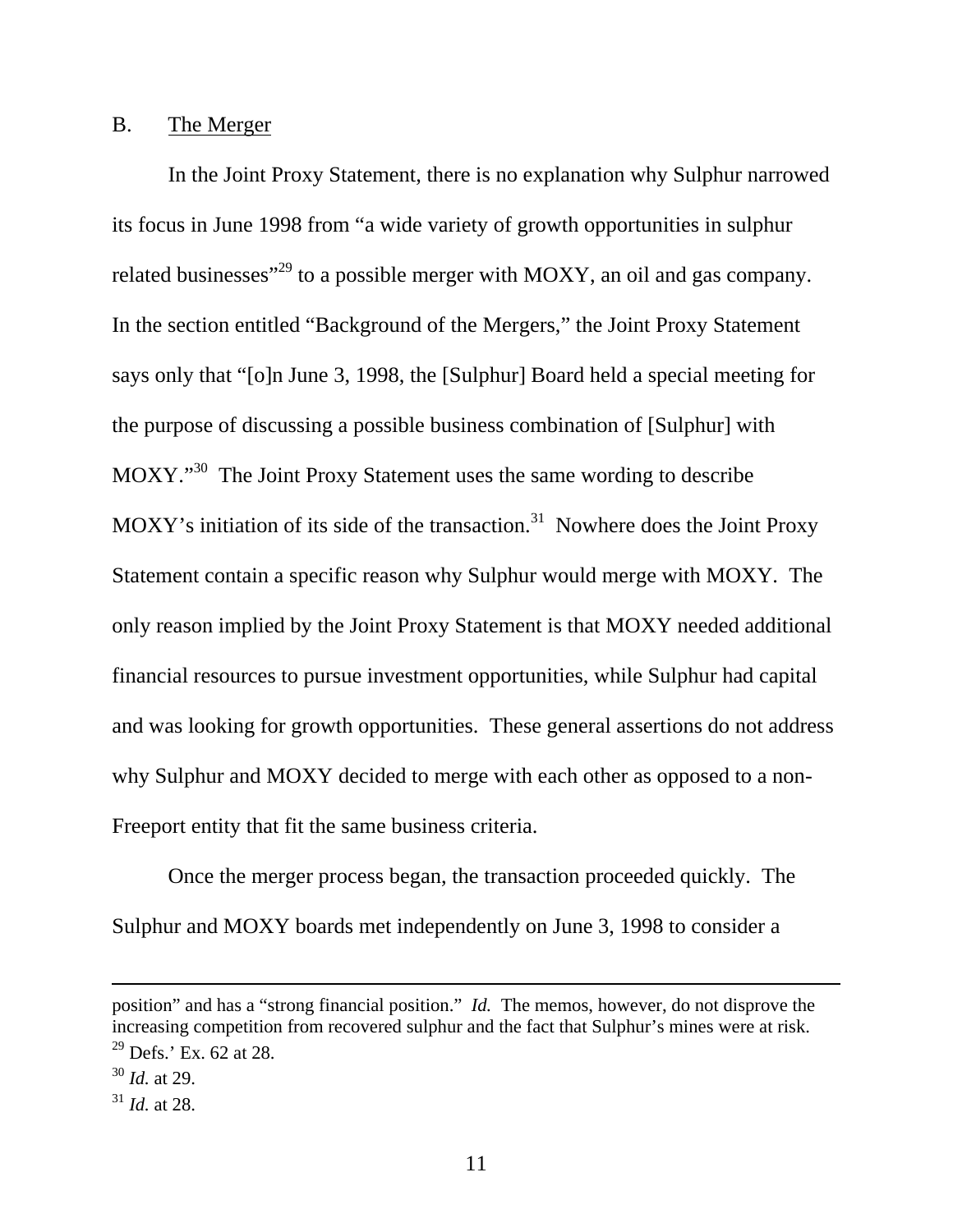business combination with the other. At their separate meetings, the boards each appointed a special committee of two outside directors to consider the transaction.<sup>32</sup> Presumably, the boards formed the special committees because of the obvious conflict of the common directors. $^{33}$ 

Sulphur's special committee ("Special Committee"), consisting of Brown and Clark, began its process by selecting legal counsel. Brown suggested Jones Day, based on his substantial prior positive experience. After determining that Jones Day was qualified and had no disqualifying conflicts of interest that would affect its representation, the Special Committee retained Jones Day as its legal counsel. Jones Day then assisted the Special Committee in evaluating financial advisors.

The Special Committee analyzed the qualifications of several financial advisors. Based on his prior experience with Lehman Brothers, Clark suggested a closer evaluation of them. Lehman gave a presentation to the Special Committee on June 25, 1998. One of the issues that arose regarding Lehman was its independence. The Special Committee requested that Lehman provide a list of all

 $32$  The MOXY special committee consisted of Gerald J. Ford and Robert Day, both outside directors of MOXY.

<sup>&</sup>lt;sup>33</sup> *Id.* at 24 ("As directors of [Sulphur], certain members of the MOXY Board have interests that are different from or in addition to, and inherently conflict with, those of the MOXY stockholders generally. Likewise, as directors of MOXY, certain members of the [Sulphur] Board have interests that are different from or in addition to, and inherently conflict with, those of the [Sulphur] stockholders generally.").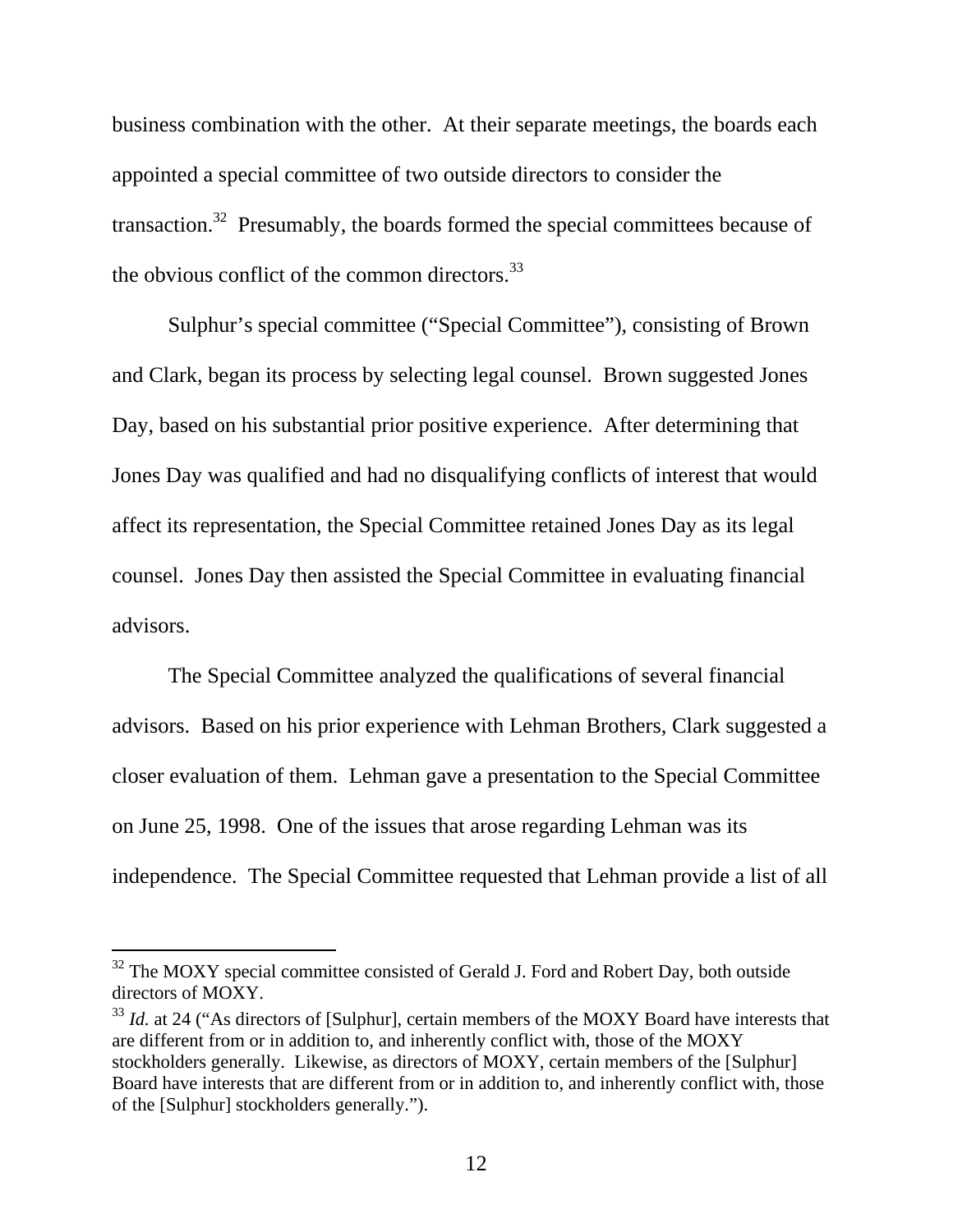previous engagements or relationships with Sulphur, MOXY, or any other Freeport entity. Lehman had never provided investment banking or financial advisory services to either Sulphur or MOXY. Additionally, Lehman had not been engaged by any Freeport entity since February 1996. The Special Committee then determined that Lehman was both independent and qualified and, it appears, hired them  $34$ 

On July 14, 1998, MOXY submitted a term sheet to Sulphur, proposing a consolidation of Sulphur and MOXY into a newly formed holding company, MMR. Under the proposal, MOXY would receive 62.5% of the new holding company, while Sulphur would receive the remaining 37.5%. The Special Committee then met to evaluate MOXY's offer. According to Lehman's valuation, Sulphur stockholders should receive between 36% and 49% of the new company. The Special Committee met again on July 22, 1998 to continue discussions about MOXY's offer. Lehman suggested countering the MOXY offer with 43%, which then represented a premium over Sulphur's share price. Lehman offered this suggestion in an attempt to give Sulphur the ability to negotiate a final price between 41% and 42%, which Lehman indicated was fair. After some

 $34$  The evidence as to when Lehman was actually hired is inconsistent. The Special Committee minutes from June 25, 1998 do not state expressly that Lehman had been hired, but the minutes imply as much, stating that "on July 14 [the Special Committee would] review Lehman's financial analysis of the proposed transaction." Defs.' Ex. 35. But the Special Committee minutes from July 14 state that as of July 2, Clark was still questioning Lehman about its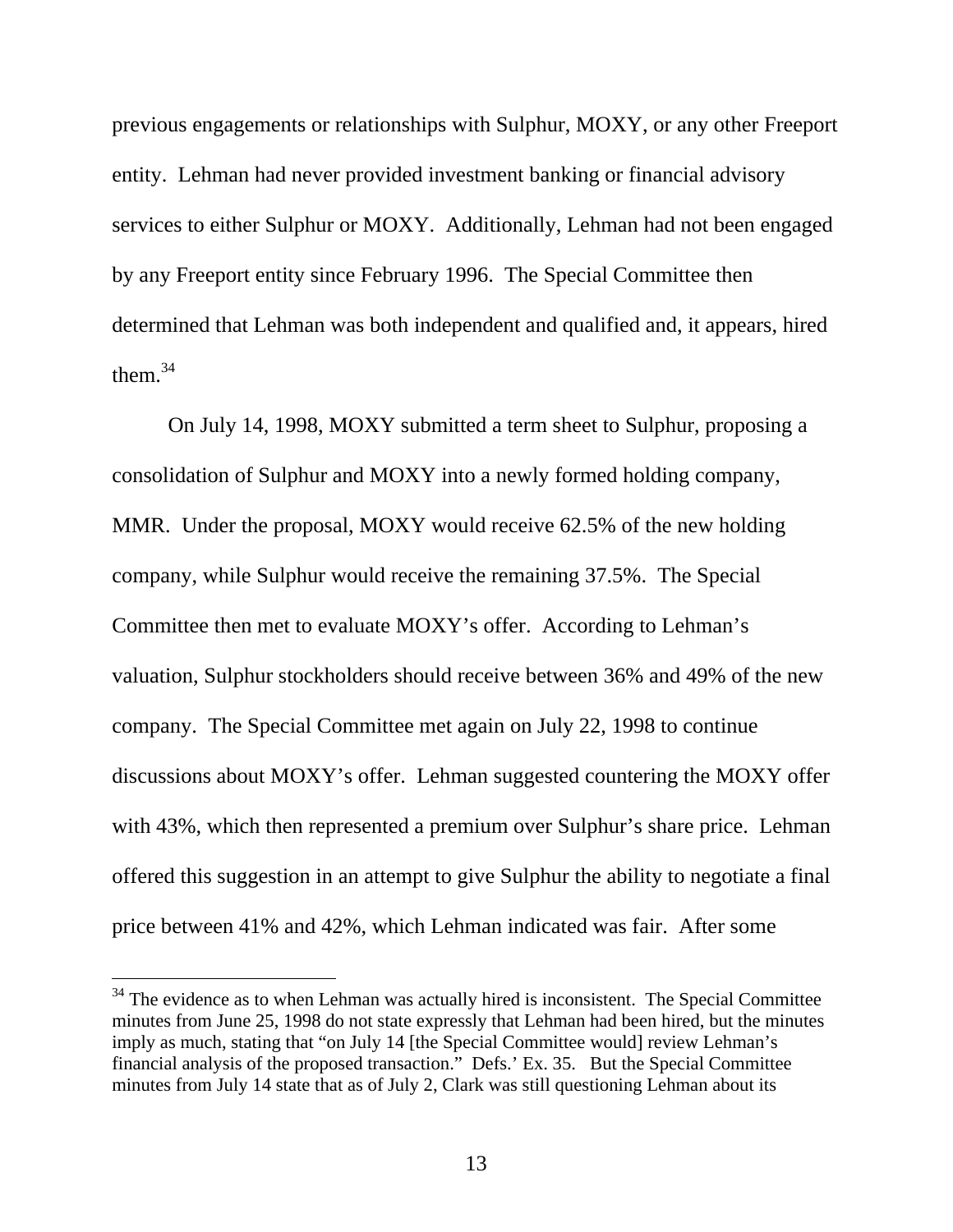discussion, the Special Committee decided to submit a counteroffer of 44% based on Clark's reasoning that it would provide a better negotiating strategy.

On July 29, 1998, the chairmen of the two special committees, Ford and Brown, met to discuss their respective positions. During the meeting, Ford increased MOXY's offer from 37.5% to 40%. Brown indicated that Sulphur's Special Committee would not go below 41% and he proposed 42%. The end result was that the Special Committees agreed on a merger exchange ratio of 41.5 % for Sulphur and 58.5% for MOXY.

On August 1, 1998, the Special Committee recommended the proposed combination with MOXY to the full Sulphur board. At this meeting, Lehman discussed its financial review of Sulphur and MOXY and declared that the merger exchange ratio was fair to the Sulphur stockholders. Jones Day then reviewed the process undertaken by the Special Committee and concluded that it fulfilled its duties under Delaware law. The Sulphur board unanimously approved the merger and authorized a special meeting of Sulphur stockholders to vote on the merger.

Sulphur and MOXY issued a Joint Proxy Statement on October 9, 1998.<sup>35</sup> On November 17, 1998, Sulphur and MOXY stockholders approved the merger. A majority of the Sulphur independent stockholders voted in favor of the merger.

independence, which would imply that Lehman had not yet been hired on June 25. Defs.' Ex. 37.

 $35$  Defs.' Ex. 62.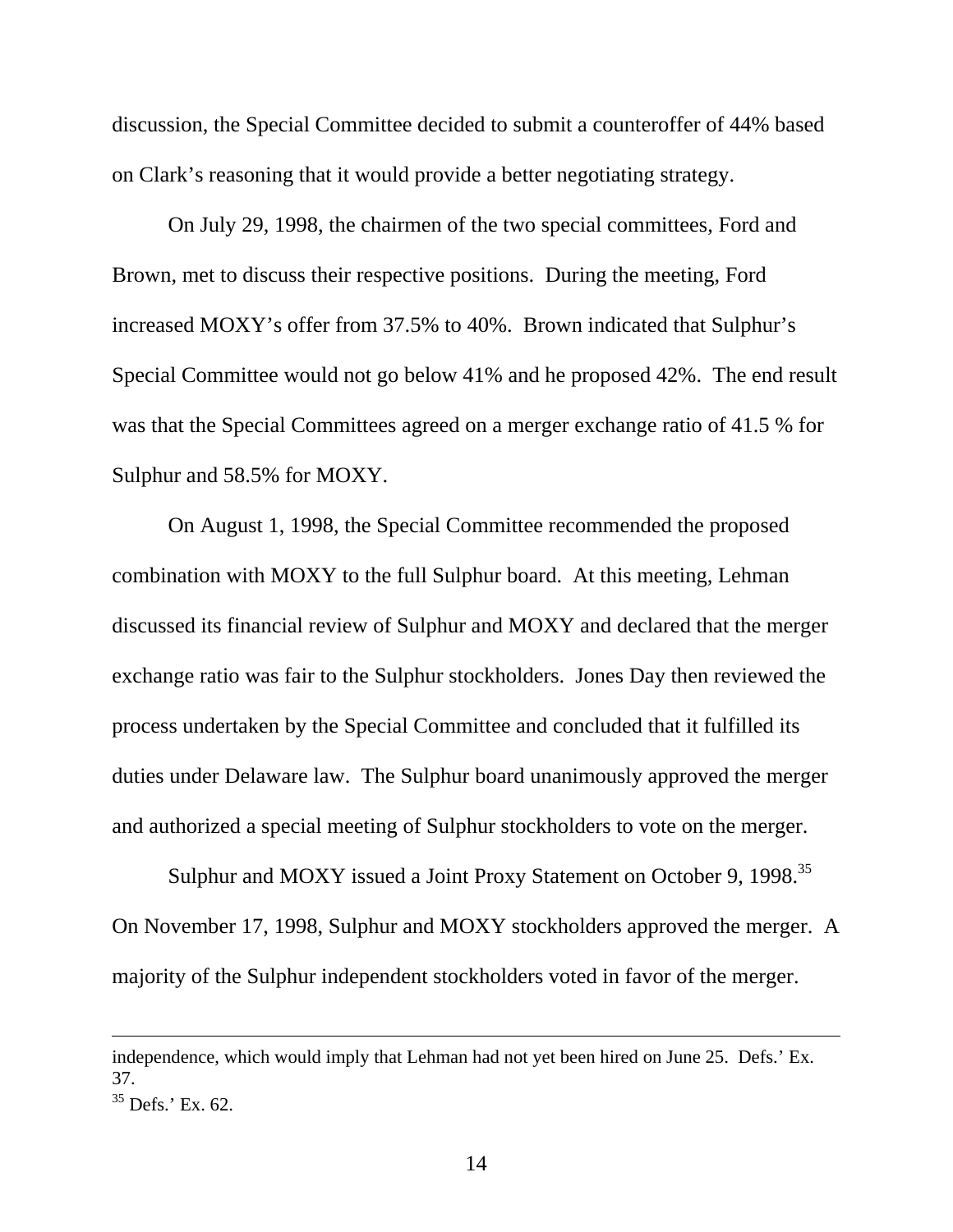There were 8.7 million Sulphur shares outstanding on the record date of the merger. Of the independent shares voted, 82% were voted in favor of the merger. That figure represents 58% of the total outstanding shares.

### C. The Dispute

The plaintiffs complain that the merger exchange ratio was unfair to the stockholders of Sulphur. They argue that neither Wohleber nor Latiolais was disinterested and independent under Delaware law. Combining them with the Common Directors, the plaintiffs claim, creates an interested and non-independent majority of the board of Sulphur. The plaintiffs argue that this board structure requires an entire fairness analysis that the defendants cannot meet on the record of this summary judgment action. The plaintiffs also argue that the Special Committee was not truly independent and that it recommended an unfair transaction. Thus, the plaintiffs maintain, despite forming a Special Committee, the Sulphur board's vote is not entitled to the protection of the business judgment rule. Finally, the plaintiffs argue that disclosure violations in the Joint Proxy Statement preclude the defendants from relying on the ratification of the merger by a majority of the disinterested stockholders.

The plaintiffs contend that they have introduced facts into evidence that raise genuine issues of material fact that preclude the court from granting summary judgment. Their general allegation is that the mass of entangled relationships

15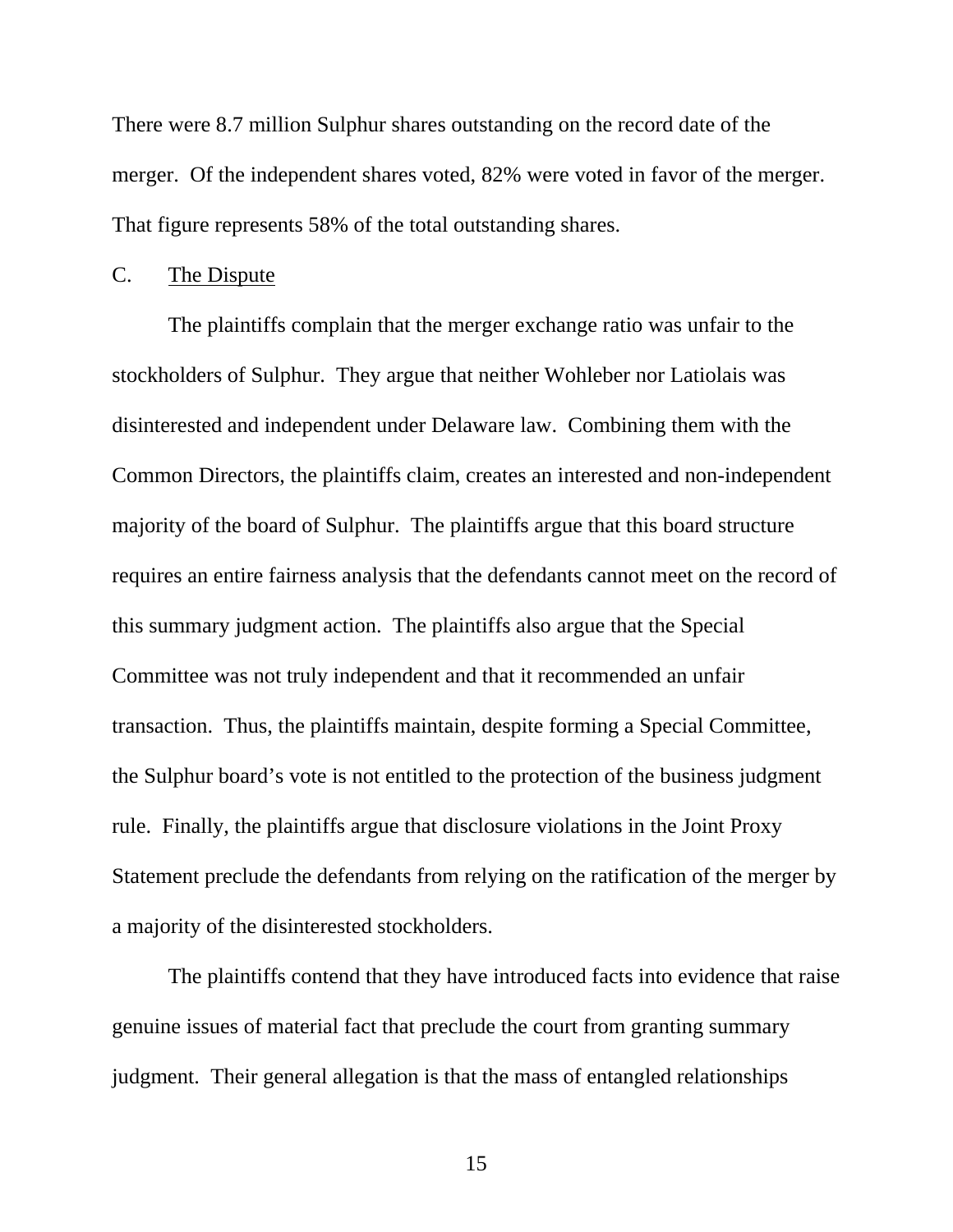between Sulphur, MOXY, Freeport-McMoRan, FM Services, and the Sulphur directors call into question the fairness of the merger exchange ratio even though there are no materially conflicting economic interests. The plaintiffs argue that both Wohleber and Latiolais had sufficient ties to other Freeport entities, including MOXY, that would call into question their ability to act independently when presented with a vote on a merger. Additionally, the plaintiffs allege that Brown and Clark cannot be considered independent due to the relationship between them and Sulphur's directors, as well as the relationship between LSU and the Freeport group.

The defendants argue that a majority of the board (Wohleber, Latiolais, Brown, and Clark) were independent and disinterested. They claim that none of the purported ties listed by the plaintiffs raise a triable question of fact. They claim that any interest that any of the directors may have had, for example Latiolais's increased compensation after the merger, was immaterial and does not impinge on the disinterestedness or independence of the four non-Common Directors. Thus, they contend, the merger approval of the Sulphur board should be analyzed under the business judgment rule.

Furthermore, the defendants argue that even if a majority of the Sulphur board was materially interested in the transaction, the board's approval should still come within the scope of the business judgment rule due to either (i) the

16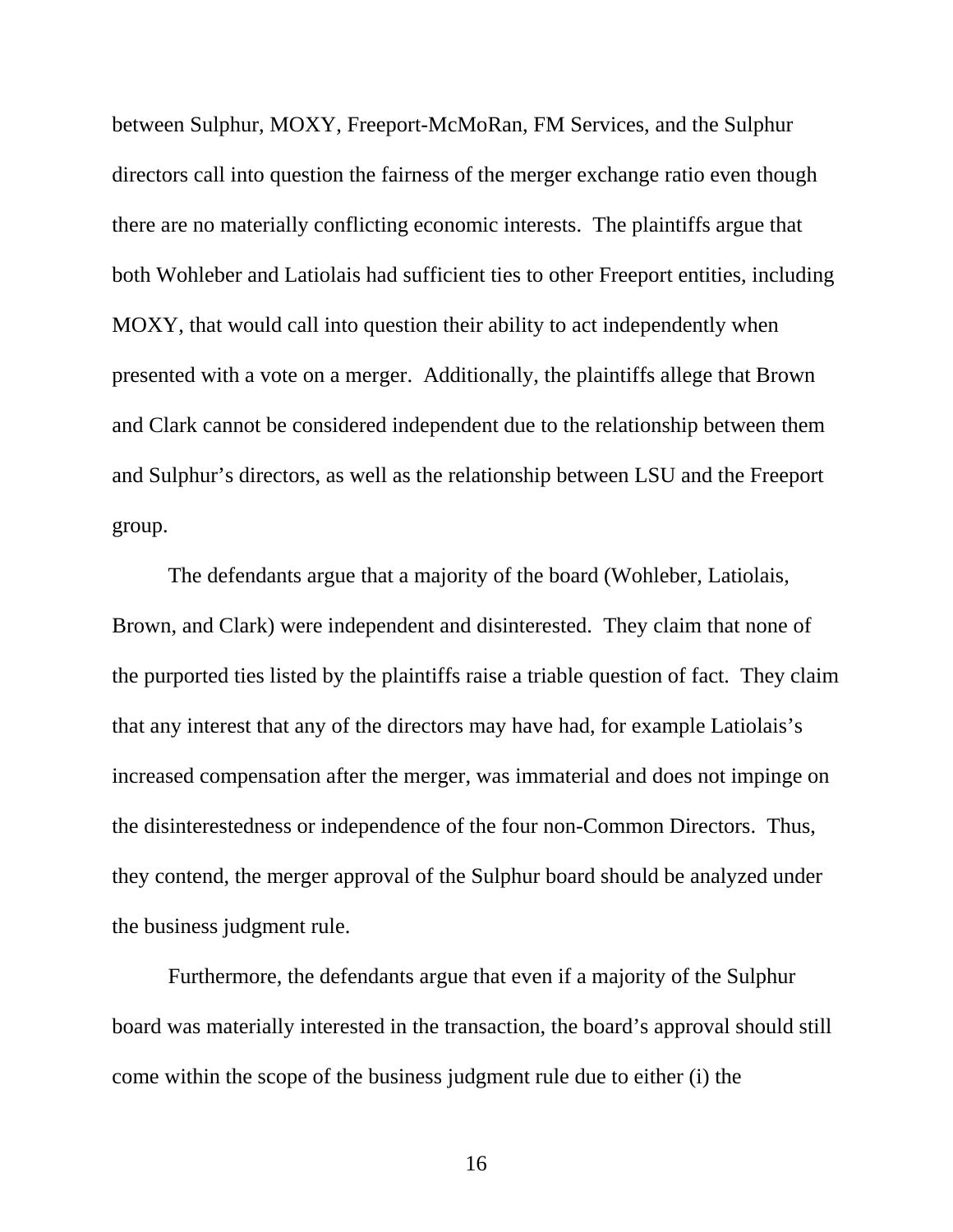independence of the Special Committee or (ii) the ratification of the disinterested stockholders. The defendants maintain that the Special Committee was properly formed with two independent directors and functioned in accordance with Delaware law under Brown and Clark. Since the Special Committee negotiated the deal in good faith with the MOXY special committee, the defendants argue, the Sulphur board's approval of the merger should be given business judgment protection. The defendants also claim that the business judgment rule should apply to the merger transaction because the plaintiffs have failed to raise any actionable disclosure violations in the proxy statement and therefore the ratification by the majority of disinterested stockholders was valid.

## D. Procedure

-

On October 22, 1998, the plaintiffs filed suit, asserting claims for breaches of fiduciary duty against the directors of Sulphur, and for aiding and abetting the breaches against MOXY.<sup>36</sup> On January 11, 2001, Vice Chancellor Jacobs (now Justice Jacobs) granted the defendants' motion to dismiss the complaint, but also granted the plaintiffs leave to amend.<sup>37</sup> The plaintiffs then amended the complaint, which was subsequently dismissed in a bench ruling on September 10, 2002.<sup>38</sup> The

 $36$  This lawsuit was later consolidated with a later filed action, C.A. No. 16845.

<sup>37</sup> *In re Freeport-McMoRan Sulphur, Inc. S'holders Litig.*, 2001 Del. Ch. LEXIS 5 (Del. Ch. Jan. 5, 2001).

<sup>38</sup> *In re Freeport-McMoRan Sulphur, Inc. S'holders Litig.*, C.A. No. 16729-NC (Del. Ch. Sept. 10, 2002) (bench ruling), *rev'd, Krasner v. Moffett*, 826 A.2d 277 (Del. 2003).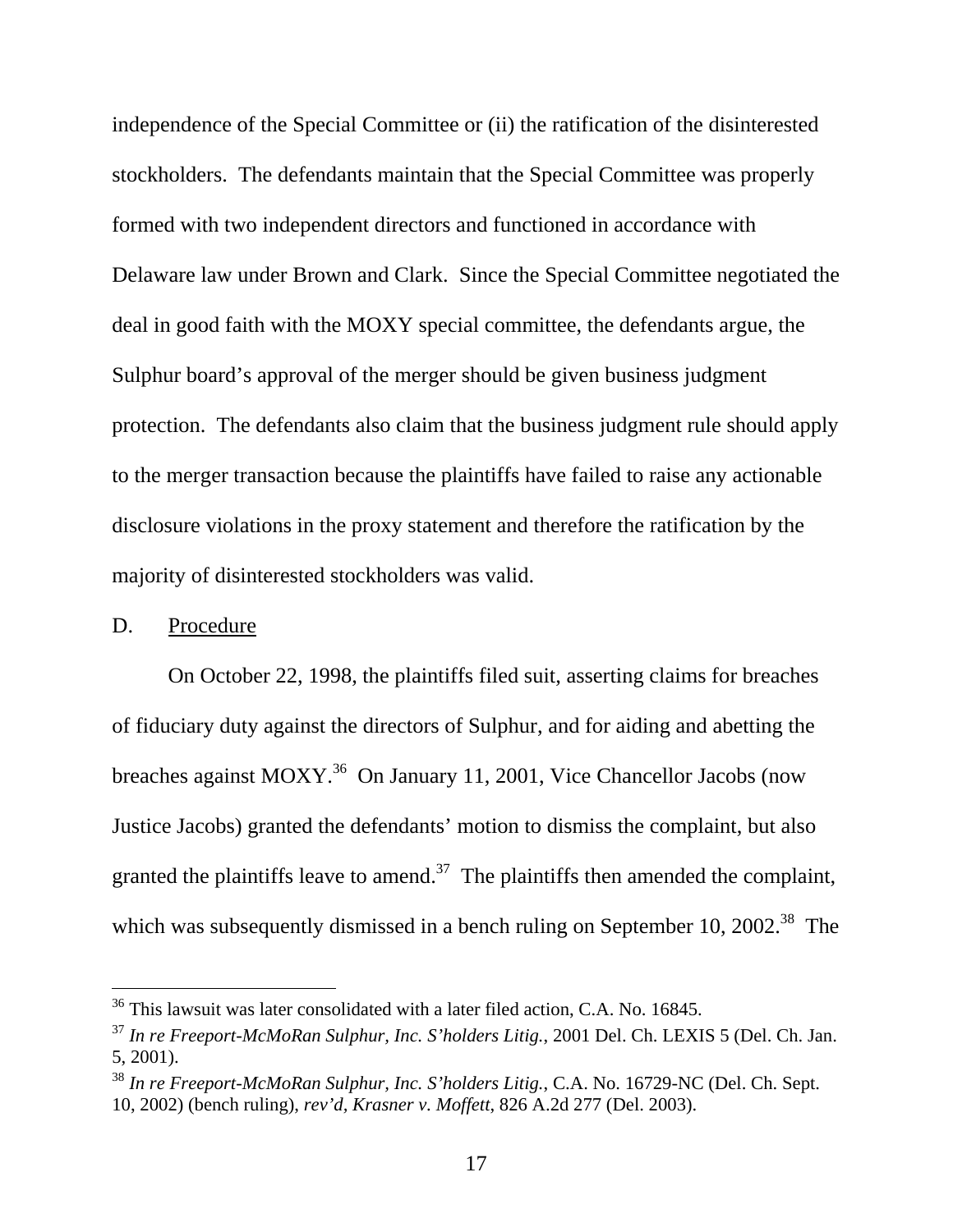plaintiffs appealed to the Delaware Supreme Court, which reversed and remanded the action.<sup>39</sup>

Following discovery, on March 4, 2005, the defendants moved for summary judgment. The court held a hearing on April 21, 2005. This opinion decides that motion.

#### **III.**

Summary judgment shall be granted when there is no genuine issue as to any material fact and the moving party is entitled to judgment as a matter of law.<sup>40</sup> When determining whether to grant summary judgment, a court must view the facts in the light most favorable to the nonmoving party and the moving party has the burden of demonstrating that there is no material question of fact. $41$ 

"A party opposing summary judgment, however, may not merely deny the factual allegations adduced by the movant."<sup>42</sup> "If the movant puts in the record facts which, if undenied, entitle him to summary judgment, the burden shifts to the defending party to dispute the facts by affidavit or proof of similar weight."<sup>43</sup>

### **IV.**

<sup>39</sup> *Krasner*, 826 A.2d 277.

<sup>40</sup> Ct. Ch. R. 56(c); *see also Williams v. Geier*, 671 A.2d 1368, 1375 (Del. 1996).

<sup>41</sup> *Tanzer v. Int'l Gen. Indus., Inc.*, 402 A.2d 382, 385 (Del. Ch. 1979) (citing *Judah v. Delaware Trust Co.*, 378 A.2d 624, 632 (Del. 1977)).

<sup>42</sup> *Tanzer*, 402 A.2d at 385*.*

<sup>43</sup> *Id.*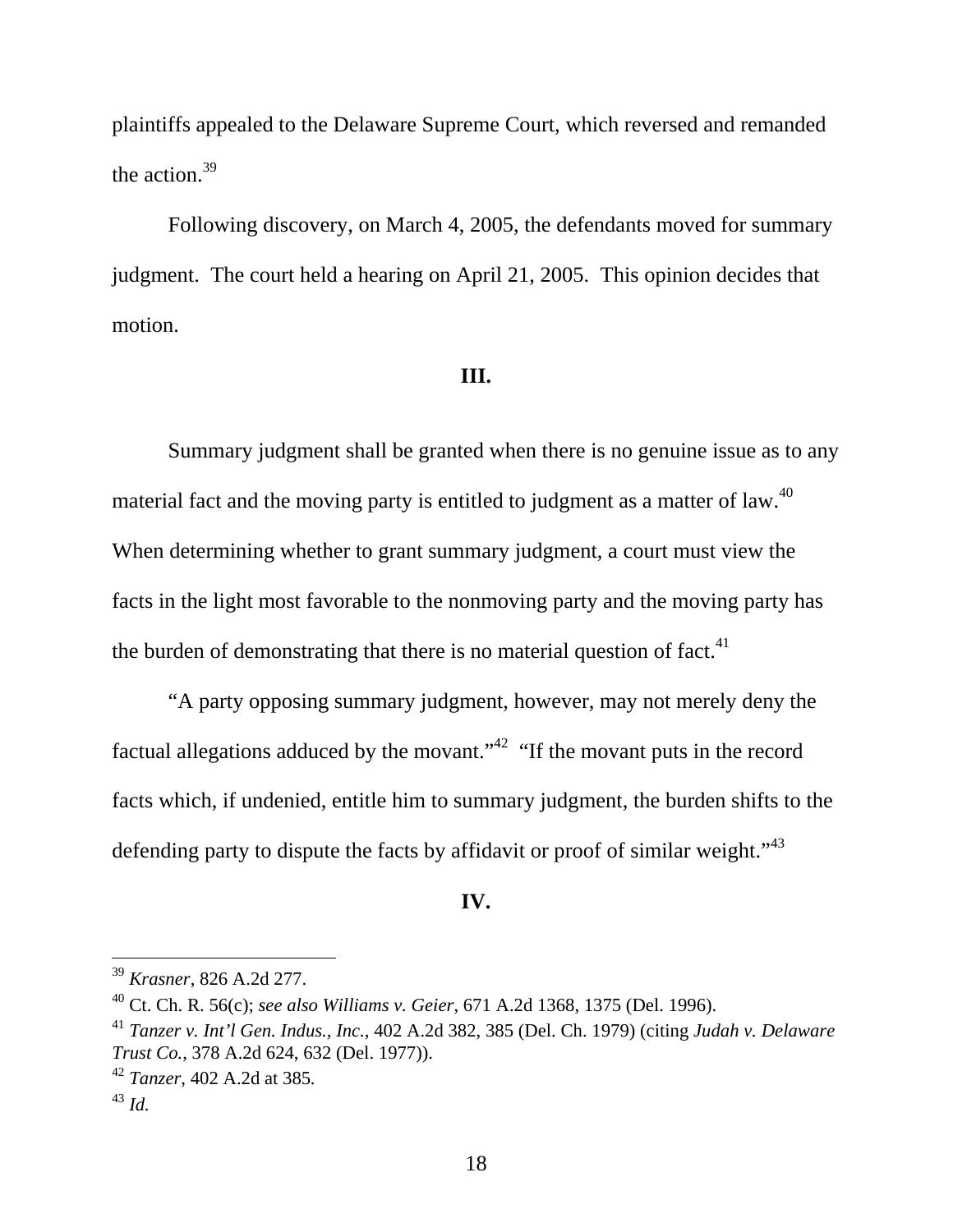#### A. Sulphur's Board

 $\overline{a}$ 

### 1. The Common Directors

The Common Directors are clearly interested in the merger. "A director is deemed interested whenever divided loyalties are present, or a director has received, or is entitled to receive, a personal benefit from the challenged transaction which is not equally shared by the stockholders."<sup>44</sup> In this case, there are several ways in which the Common Directors might meet this standard of interest.

First, Moffett, Adkerson, and Rankin each had a significantly larger number of shares of MOXY than of Sulphur. Moffett had over 13 times more MOXY shares than Sulphur shares, Adkerson had over 17 times, and Rankin had nearly 30 times more MOXY shares than Sulphur shares. If the merger exchange ratio favored MOXY, the Common Directors stood to benefit personally while other Sulphur stockholders would be disadvantaged. Despite the large differences in the Common Director's ownership of Sulphur and MOXY, however, the plaintiffs' counsel appeared to concede at oral argument that these conflicting financial interests are immaterial to the court's analysis. After stating that all three Common Directors had "extraordinary net wealth,"<sup>45</sup> she agreed with the court that

<sup>44</sup> *Jacobs v. Yang*, 2004 Del. Ch. LEXIS 117, at \*8 (Del. Ch. Aug. 2, 2004) (citing *Rales v. Blasband*, 634 A.2d 927, 933 (Del. 1993)), *aff'd*, 2005 Del. LEXIS 38 (Del. Jan. 21, 2005).  $45$  Tr. at 52.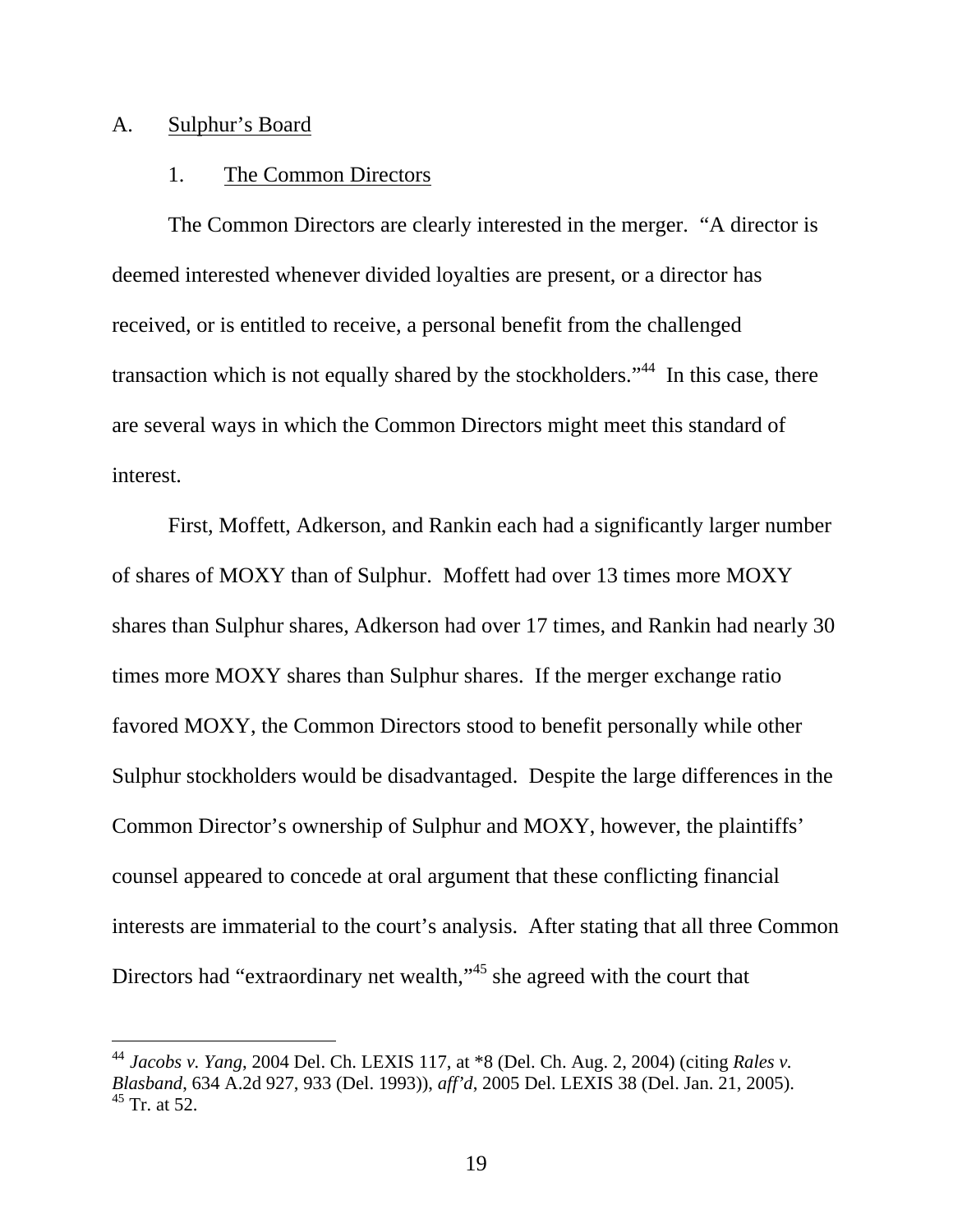"Moffett's ownership in either MOXY or [Sulphur] constituted only a small part of his net worth."<sup>46</sup> She then declined to accept the court's proposed theory that Moffett was "driven to manipulate the process" because of his disparate ownership stakes.47 Since Moffett had the largest stake of the Common Directors in both Sulphur and MOXY and since the plaintiffs' counsel labeled all of the Common Directors with the same level of net wealth, it is a reasonable inference that the plaintiffs' counsel's answers about the materiality of Moffett's stake would apply with equal force to the stakes of Adkerson and Rankin.

Second, even if their economic interests were immaterial, the Common Directors were still not able to act independently in the transaction because they sat on both boards and owed the same duty of loyalty to both companies. Their conflicting loyalties created a structural problem that precluded them from acting independently as directors of Sulphur, any more than they could act independently as directors of MOXY, in this transaction. Indeed, the Joint Proxy Statement admits as much.<sup>48</sup>

 $46$  Tr. at 53.

<sup>47</sup> *Id.*

 $^{48}$  Defs.' Ex. 62 at 24. ("As directors of [Sulphur], certain members of the MOXY Board have interests that are different from or in addition to, and inherently conflict with, those of the MOXY stockholders generally. Likewise, as directors of MOXY, certain members of the [Sulphur] Board have interests that are different from or in addition to, and inherently conflict with, those of the [Sulphur] stockholders generally. In recognition of those conflicts, each of the MOXY Board and [Sulphur] Board established a special committee of independent directors to evaluate the merits of a business combination of the two companies and to negotiate the terms of such a transaction if it were found to be desirable.").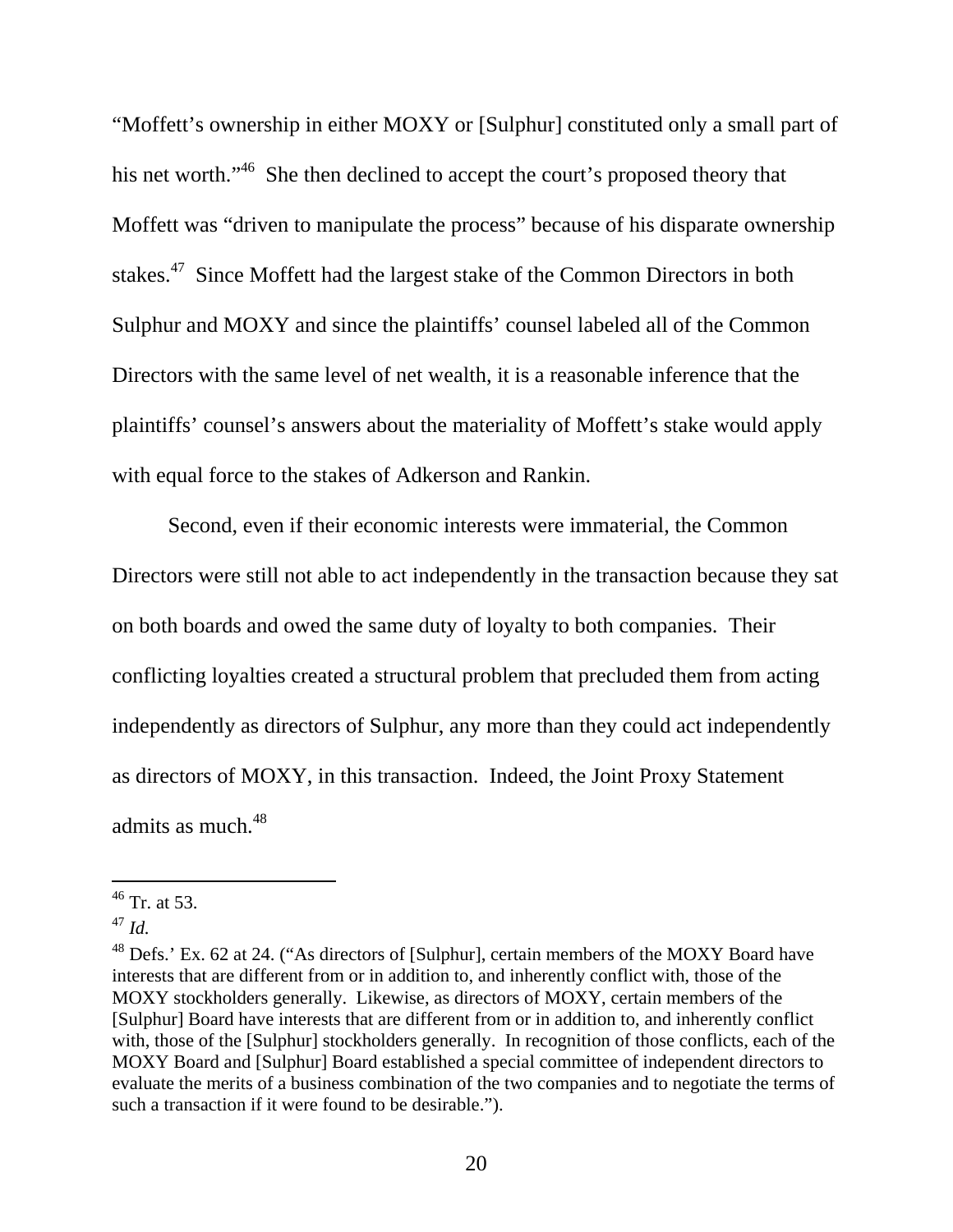Such a simple structural conflict would disable the three Common Directors but would not necessarily raise issues about any of the other directors, such as Wohleber or Latiolais, who are arguably subject to the domination or control of one or more of the Common Directors. The question the court is left to ask is whether the record supports a reasonable inference that one or more of the Common Directors acted disloyally by proposing the merger for reasons unrelated to the business of Sulphur and by improperly influencing the other directors to approve the merger for any such reason.

The record on these points is sparse. Nevertheless, applying the summary judgment standard, the court concludes that there is evidence from which it could reasonably infer that one or more of the Common Directors was the motivating force behind the proposal to merge. If that inference is borne out at trial, the inquiry will necessarily focus on whether that Common Director (or Directors) used his (or their) ability to dominate or control any of the other four directors to influence the deliberations of the Special Committee or to secure the approval of the merger by the Sulphur board of directors. The court now turns to the evidence of those other directors' independence.

## 2. Inside Directors

#### a. Wohleber

The defendants argue that, as a matter of law, Wohleber is disinterested and

21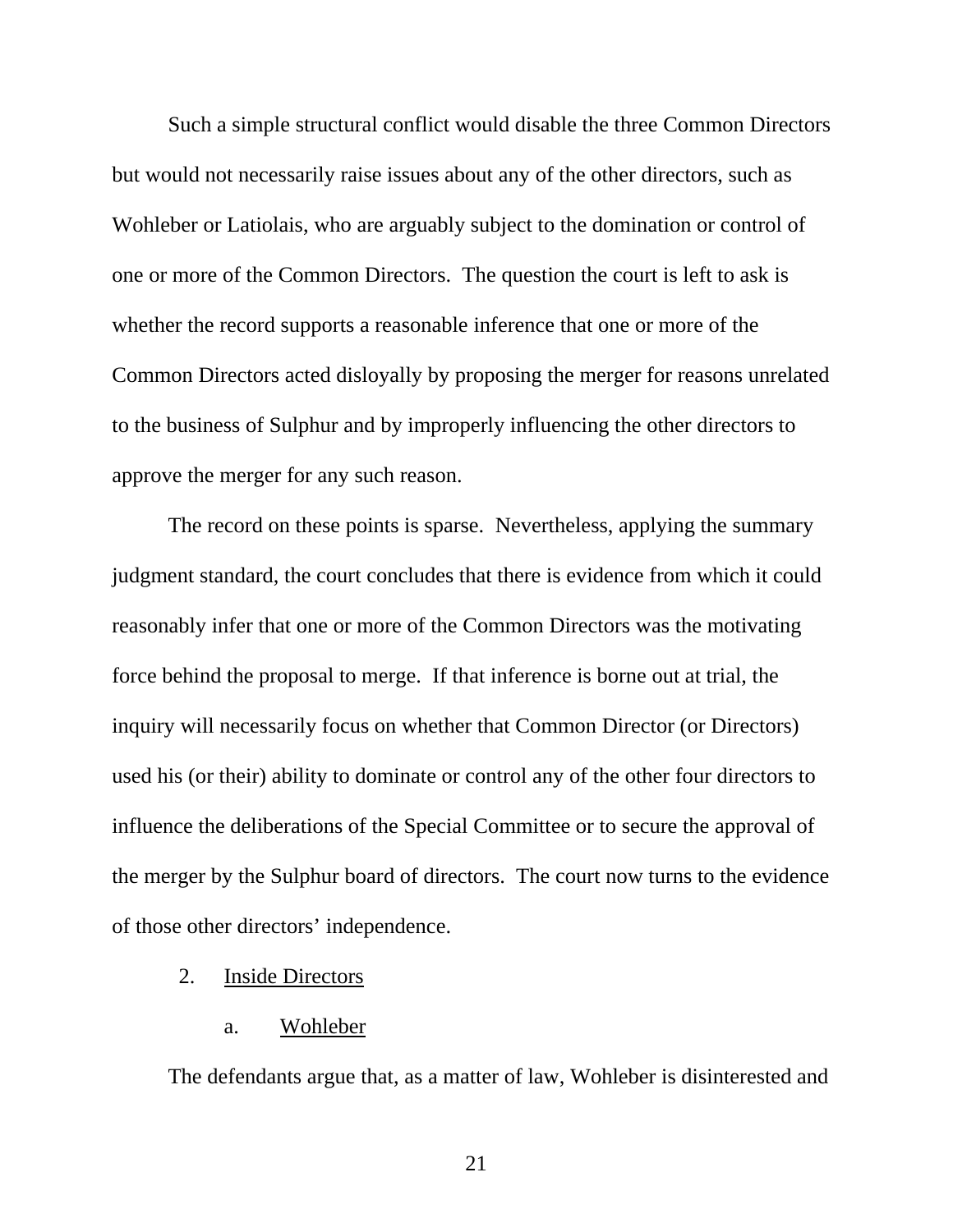independent. They claim he is disinterested because he did not receive a personal benefit not equally shared by the stockholders. They note that Wohleber's title and compensation did not increase due to the merger. In fact, they argue that he was demoted by becoming the CFO of the resulting entity. The defendants further claim that Wohleber is independent because there is "no evidence" that he was "incapable of forming an independent judgment" about the merger.<sup>49</sup>

The plaintiffs respond by pointing to the numerous Freeport entities in which Wohleber was involved. Wohleber was either Chairman, Vice Chairman, Director, President, Vice President, or Treasurer of at least 25 Freeport entities from 1994 to 1999. The plaintiffs claim that Wohleber had a real and material interest in maintaining his employment throughout the Freeport group and therefore was not disinterested. They further argue that he was not independent because of his relationship with MOXY. They claim that as Vice Chairman at FM Services, a Freeport entity that was 25% owned by MOXY, Wohleber was not able to evaluate the merger on its corporate merits.

The court finds that the plaintiffs' arguments raise genuine issues of material fact about Wohleber's independence from the three Common Directors, one or more of whom apparently suggested the Sulphur-MOXY merger, or from MOXY. Wohleber's employment by FM Services indicates that he had some form of

 $49$  Defs.' Opening Br. at 24.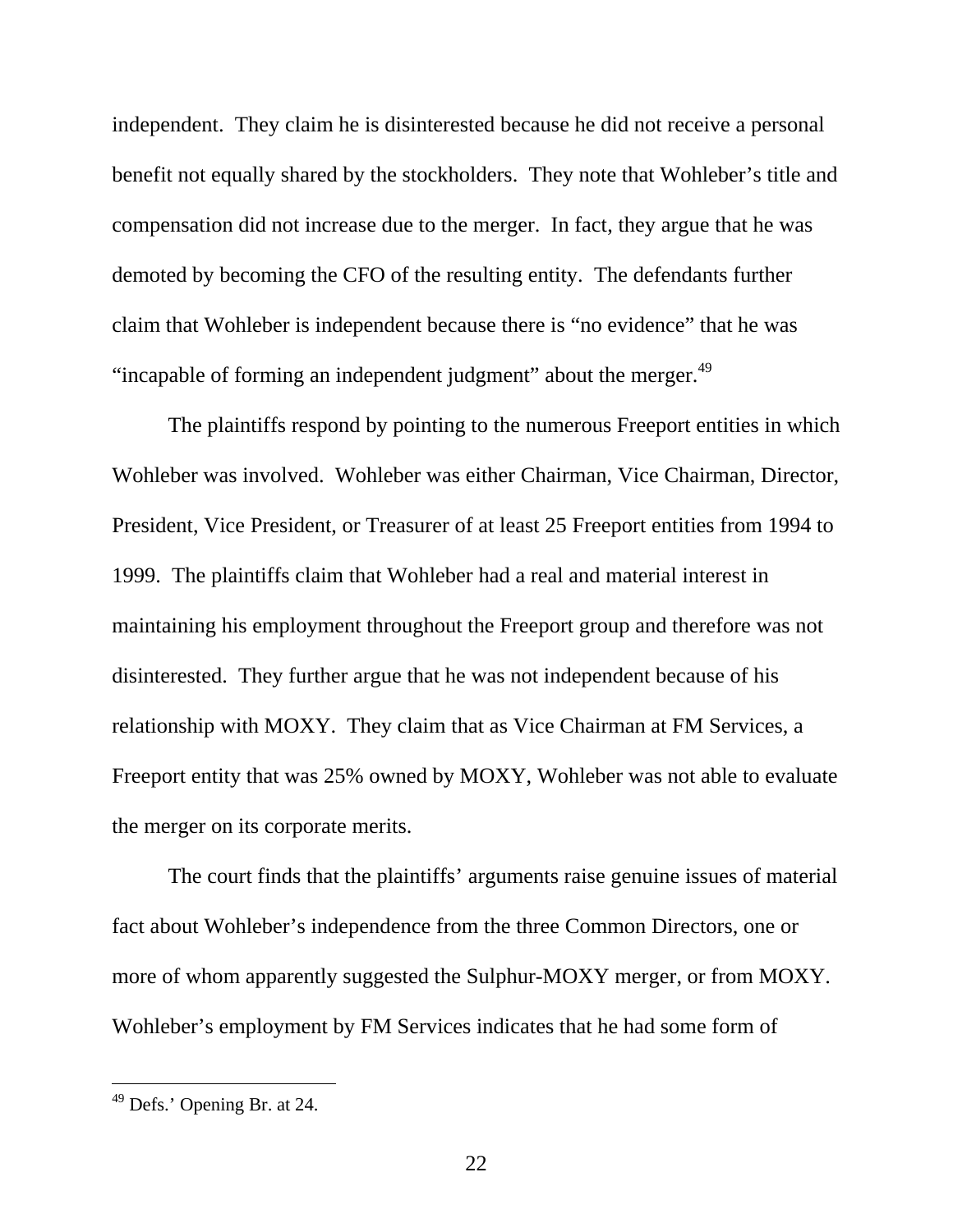relationship with MOXY, even if it was only an indirect relationship. MOXY owned a substantial interest in FM Services when Wohleber worked there. Wohleber was a Director and Vice Chairman of FM Services from 1996-1999, as well as Vice President and Treasurer from 1995-1996. Although MOXY did not own a controlling interest in FM Services, the Freeport group did. Sulphur owned another 25% and Copper & Gold owned the remaining 50%.

The defendants mischaracterize the relationship between Wohleber, FM Services, and MOXY by claiming that "there is no evidence that he ever provided any services to MOXY through FM Services."<sup>50</sup> For this assertion, they rely on Wholeber's deposition for support. After a review of the deposition, it is apparent that the only support the defendants have is Wohleber's lack of memory. He states in his deposition on page 41 that he could not "recall providing any services to MOXY through [his] capacity within FM Services."<sup>51</sup> Tellingly, *in his next answer*, Wohleber admits that "[i]t is possible that [he] could have" provided services to MOXY through his capacity within FM Services.<sup>52</sup> Given this followup to the answer on page 41, there is a genuine issue as to whether Wohleber

 $50$  Defs.' Opening Br. at 24 (citing Defs.' Ex. 85 at 41-42).

 $51$  Defs.' Ex. 85 at 41.

 $52$  *Id.* at 42. The defendants disagree that Wohleber conceded this fact. They argue that his statement that he could have provided services to MOXY was merely an adoption of the questioning attorney's statement, not his own testimony. *See* Defs.' Reply Br. at 12 n.12. Since Wohleber did not offer the answer initially, the defendants argue, it is not sufficient to raise a material issue of fact as to whether he actually provided services to MOXY. *Id.*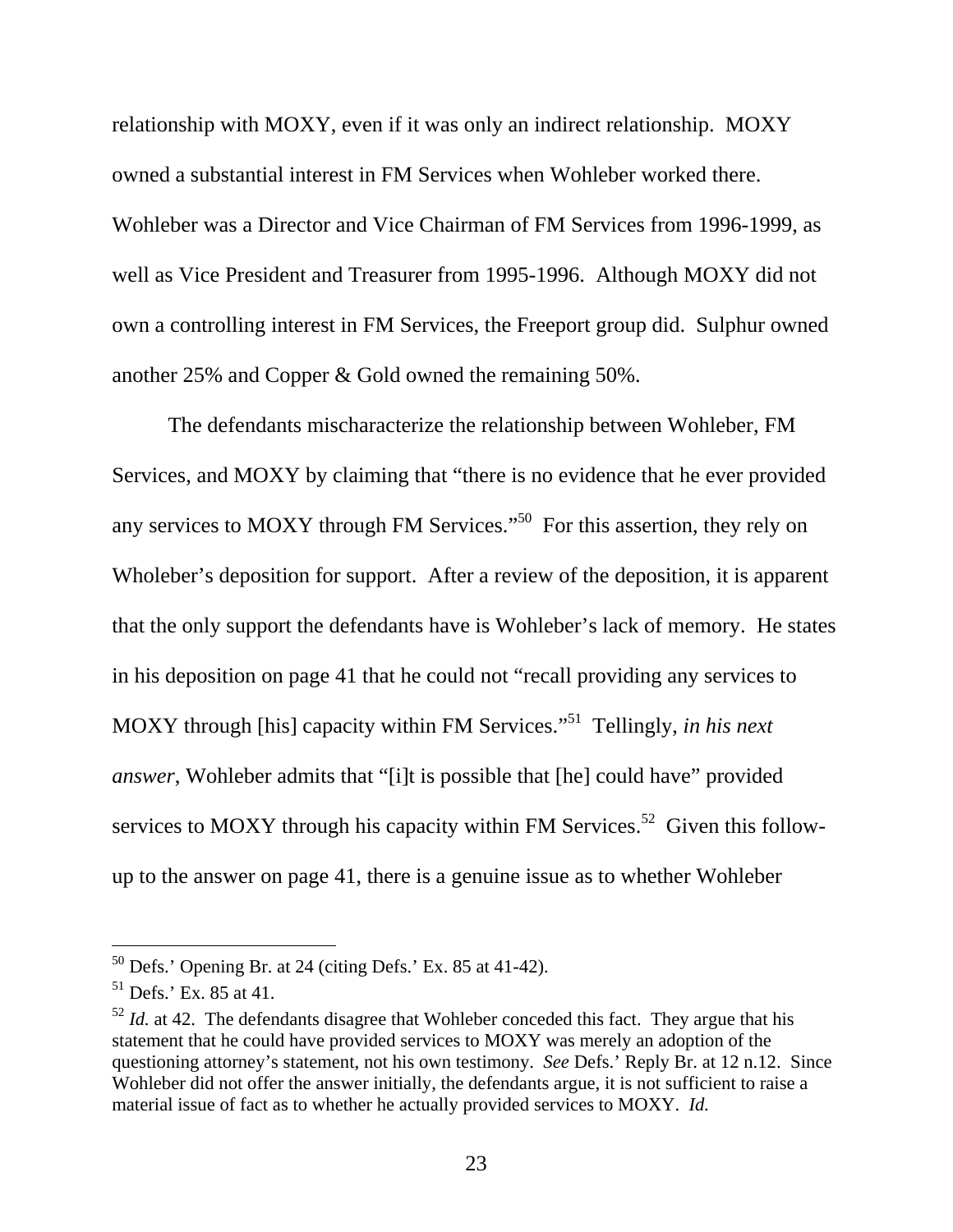worked, at least partially, for MOXY. Moreover, Wohleber has a similar lack of recall with regard to the MOXY board meetings. On page 42 of the deposition, immediately after he could not recall providing services to MOXY, Wohleber also could not recall attending MOXY board meetings.<sup>53</sup> Later in the deposition, however, Wohleber admitted that "[he] wasn't aware that [he'd] actually ever attended a MOXY meeting, until [the day before the deposition] when [he] reviewed the MOXY board minutes reflecting [his] presence at one of their meetings."<sup>54</sup>

Wohleber's relationship with Copper & Gold also raises questions about his independence. At Copper & Gold, Wohleber was Vice President and Senior Vice President at the same time that Moffett was Chairman of the Board and CEO, Rankin was a director, and Adkerson was President and Chief Operating Officer. Based on these titles, Wohleber presumably reported to Moffett, Rankin, and Adkerson in the Copper & Gold organizational chart. At the time of the merger, Wohleber was Senior Vice President of Copper & Gold and thus reported to the three Sulphur directors who sat on both the Sulphur and MOXY boards. Therefore, while the defendants may claim that Wohleber, in his position as CEO of Sulphur reported only to the *full* Sulphur board, they are unable to demonstrate

<sup>53</sup> Defs.' Ex. 85 at 42.

<sup>54</sup> *Id.* at 174.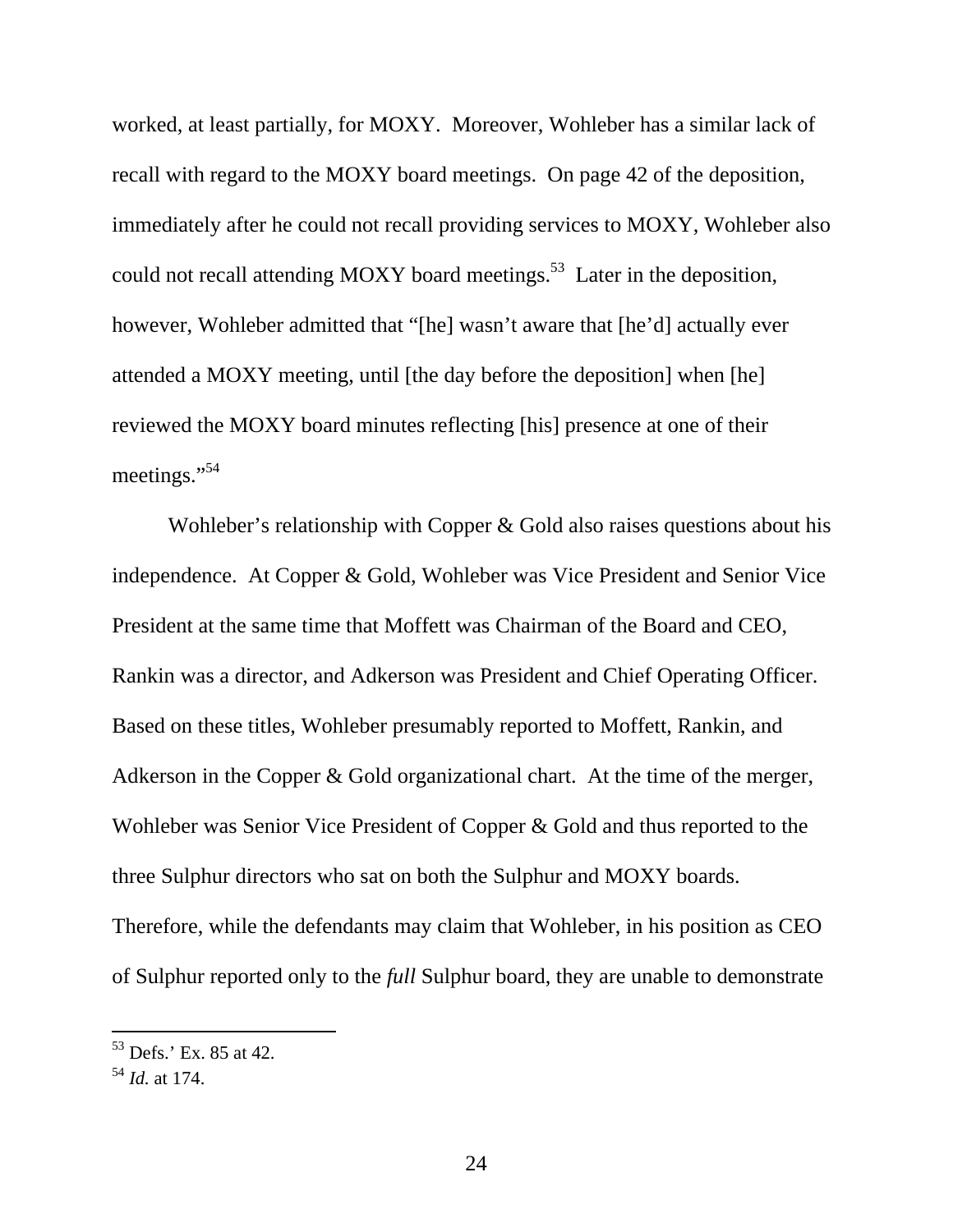that in his role at Copper & Gold he did not report directly to the Common Directors in their individual roles at Copper & Gold. Although Copper & Gold was not involved in the merger of Sulphur and MOXY, it was run by the Common Directors, who were interested in the Sulphur-MOXY merger. That fact does relate to Wohleber's potential lack of independence in this action.

Whether Wohleber's role at Copper & Gold brings him under the domination and control of one or all of the Common Directors is a triable issue. The court's inquiry into the independence of the directors' judgment "may include the subject whether some or all directors are 'beholden' to or under the control, domination or strong influence of a party with a material financial interest in the transaction under attack, which interest is adverse to that of the corporation."55 Most relevant here is the relationship between Wohleber and Moffett, who was Chairman and CEO of Copper & Gold at the time of the merger. Given his position, Moffett could obviously fire Wohleber from Copper & Gold. Indeed, it appears as if Moffett succeeded in having Wohleber resign from MMR, the resulting entity of the Sulphur-MOXY merger, on the same day that Wohleber resigned from Copper & Gold, after a disagreement between them.<sup>56</sup> Although Wohleber states that Moffett

<sup>55</sup> *Orman v. Cullman*, 794 A.2d 5, 24 n.47 (Del. Ch. 2002).

<sup>56</sup> Pls.' Ex. 81, Wohleber Dep. at 37-38:

Q: And the reason for your resignation?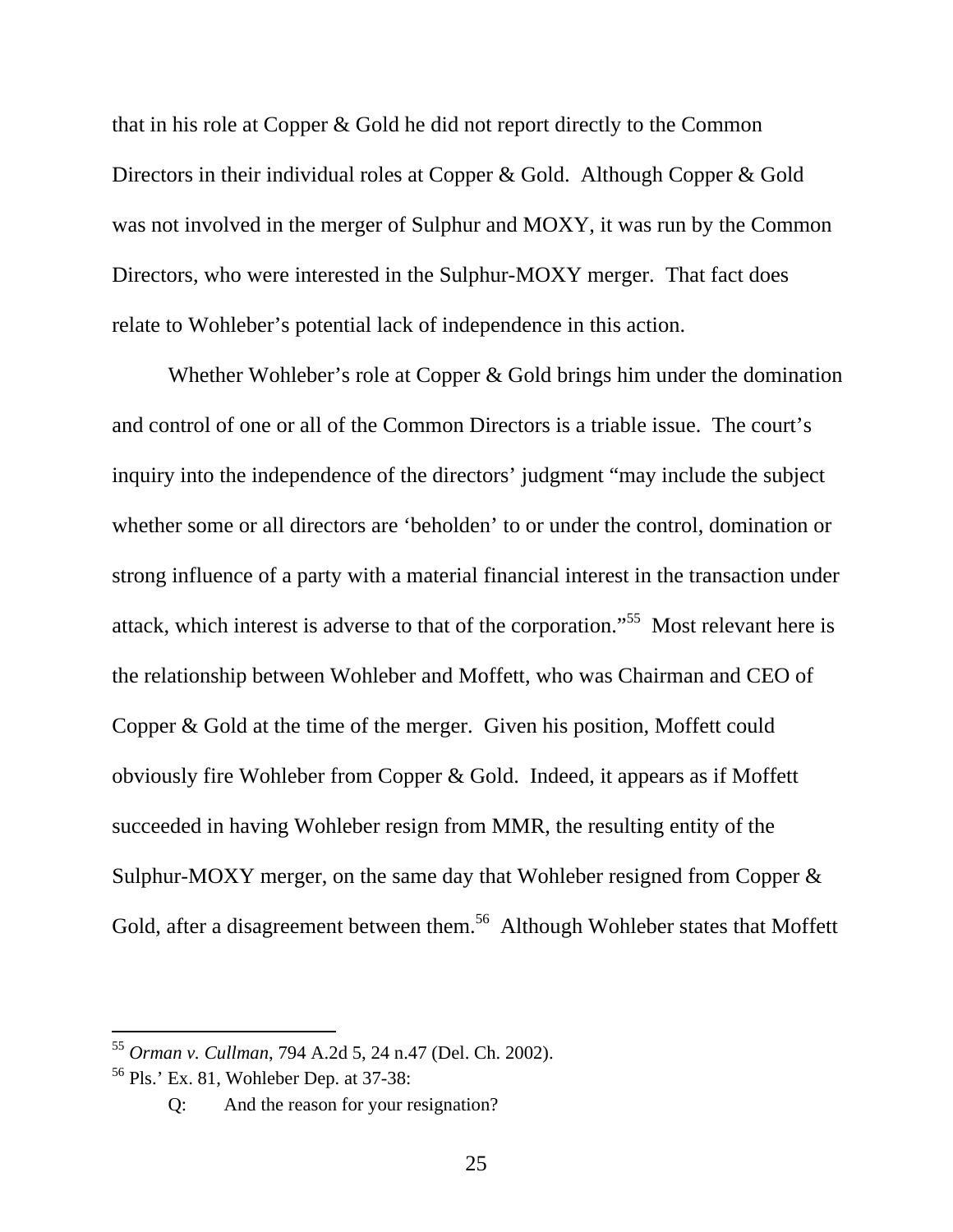did not ask him to resign, the court must read the deposition in the light most favorable to the plaintiffs. In that light, it is a reasonable interpretation of Wohleber's testimony that Moffett, arguably the most powerful person in the Freeport group, caused Wohleber's resignation after a disagreement about the operation of the business. The fact that Wohleber resigned from MMR, where he allegedly had no direct report to Moffett, on the same day that he resigned from Copper & Gold, where he did have a direct report to Moffett, appears to be more than a coincidence. Wohleber's contemporaneous resignations imply that Moffett's power with the Freeport group may extend farther than his formal legal authority.

The defendants' argument that Moffett did not control Wohleber does not foreclose trial on this issue. They focus on Wohleber's response that Moffett did not suggest that he resign.<sup>57</sup> This single fact, isolated from the surrounding testimony, is misleading. The relevant part of Wohleber's testimony proceeded as follows: (i) Wohleber resigned because of a disagreement; (ii) that disagreement

A: No.

-

A: No.

A: It was related to a different view and disagreement related to how we were attempting to lease our transportation and infrastructure equipment to various fertilizer companies.

Q: And who did you have that disagreement with?

A: With Mr. Moffett.

Q: Anyone else?

Q: Okay. Did Mr. Moffett suggest that you resign?

 $57$  Defs.' Reply Br. at 9 n.9.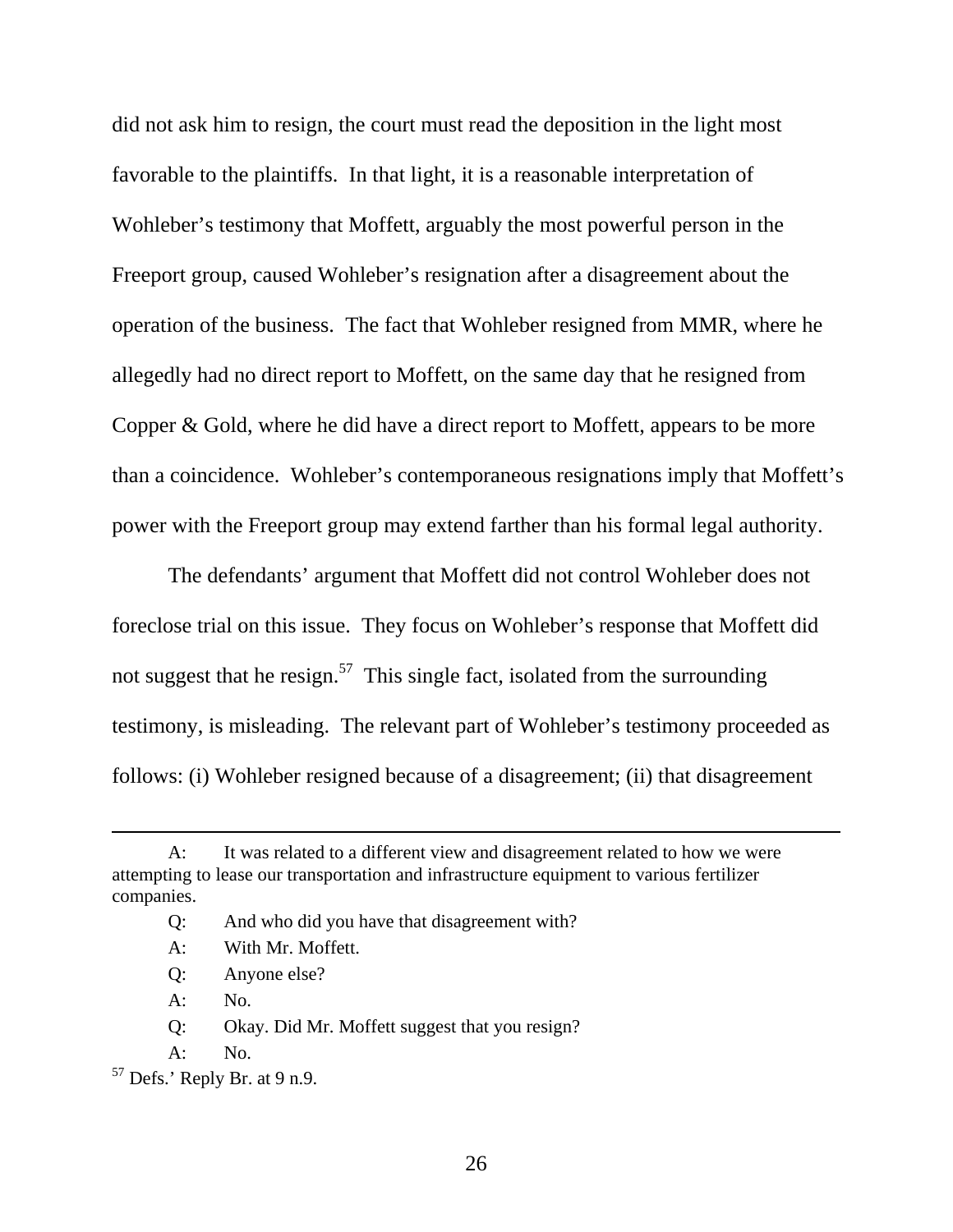was with Moffett; (iii) that disagreement was not with anyone else; (iv) Moffett did not suggest Wohleber resign; and (v) no specific person provided Wohleber with the severance agreement that he signed.<sup>58</sup> For the defendants to take one answer in this line of questioning out of context and argue that Wohleber resigned without a suggestion by Moffett distorts the evidence before the court. The issues surrounding Wohleber's resignation and his relationship with Moffett must be explored at trial.

Given Wohleber's employment at FM Services, his employment at Copper & Gold, and his inability to recall important facts, the court concludes that the plaintiffs have raised a genuine issue of material fact with regard to Wohleber's independence, especially with regard to his relationship with Moffett.

## b. Latiolais

The defendants argue that, as a matter of law, Latiolais is disinterested and

-

Q: Who did? Lawyers?

 A: There wasn't a specific person, there was a document that was provided to me that set forth the terms of my severance agreement which, after review, I signed.

- Q: Okay. Who provided it to you?
- A: I don't recall specifically who provided it to me.
- Q: Mr. Amato?
- A: No. It would not have been Mr. Amato.

<sup>58</sup> Pls.' Ex. 81, Wohleber Dep. at 38-39:

Q: Did Mr. Moffett ask that they be held confidential? The terms of your severance packet.

A: Mr. Moffett did not make that request of me.

Q: Did you?

A: No, I did not.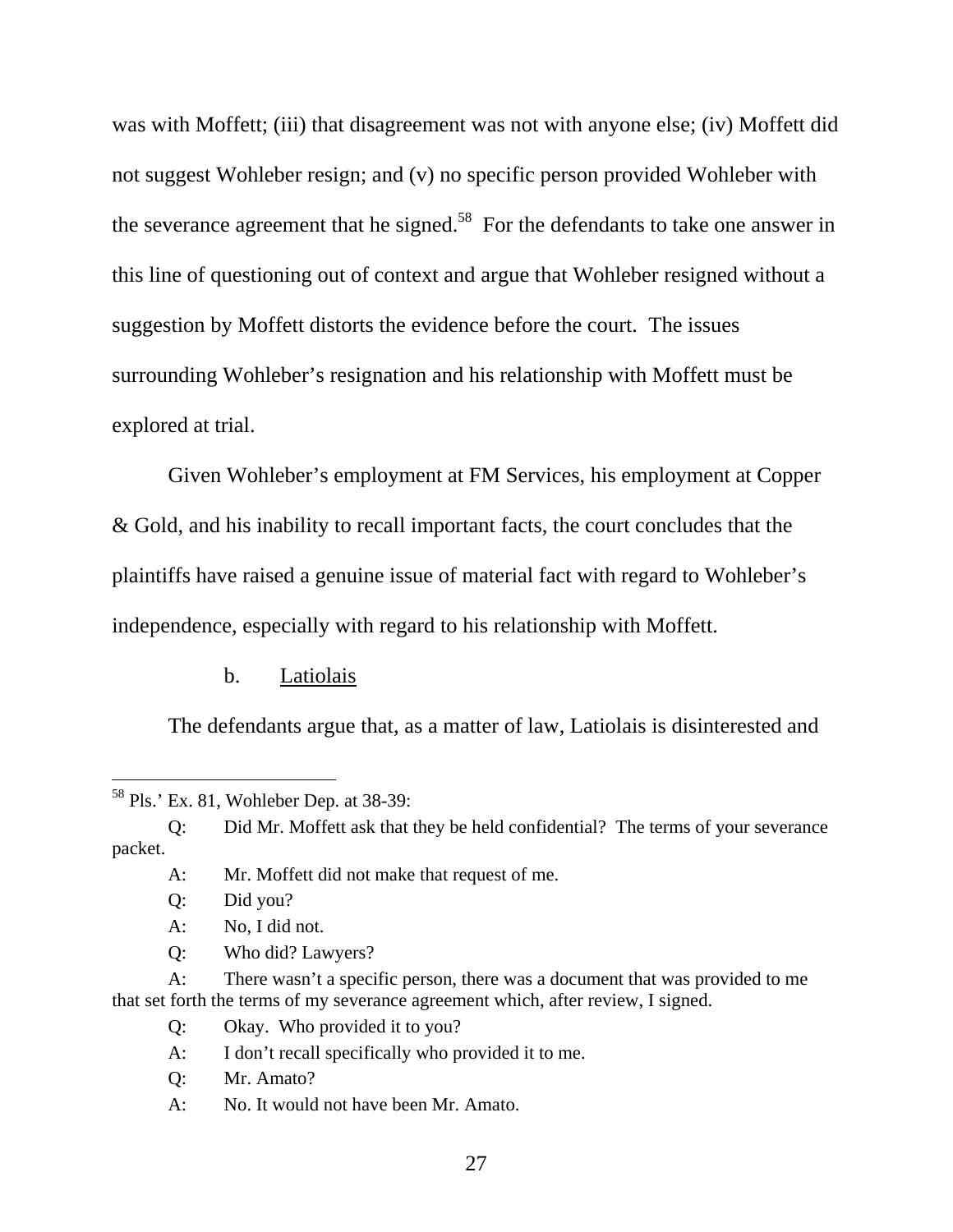independent. They claim that he is disinterested because the amount of compensation he received as a consultant to Sulphur was immaterial when compared to his substantial net worth. They acknowledge that Latiolais received a \$100,000 raise after the Sulphur-MOXY merger, but they argue that the raise resulted from increased demands on his time, not from his vote on the merger.

As for Latiolais being independent, the defendants argue that even though he once was a board member of MOXY, he resigned more than one year before the Sulphur-MOXY merger.<sup>59</sup> Moreover, they note that, despite holding numerous directorships with Freeport entities, Latiolais resigned from most, if not all, by January 1, 1998.<sup>60</sup>

While the defendants may be technically correct about Latiolais and his severing of relationships with various Freeport entities, they ignore the overarching problem about his involvement with the Freeport group. During his employment within the Freeport group, Latiolais did not distinguish between Freeport entities. Indeed, it appears as if he *could not* distinguish between them. When questioned about the ownership of various Freeport entities, Latiolais confessed that he did not know who owned a substantial number of them, including, for example, Freeport

<sup>59</sup> Pls.' Ex. 75 at 17.

 $60$  Pls.' Ex. 72, Wohleber Responses to Interrogatories, Ex. 1. Latiolais was Director and Vice President of Freeport-McMoRan Copper & Gold Investment Co., S.A. until September 24, 1998. He seems to have resigned all other Freeport-entity jobs by January 1, 1998.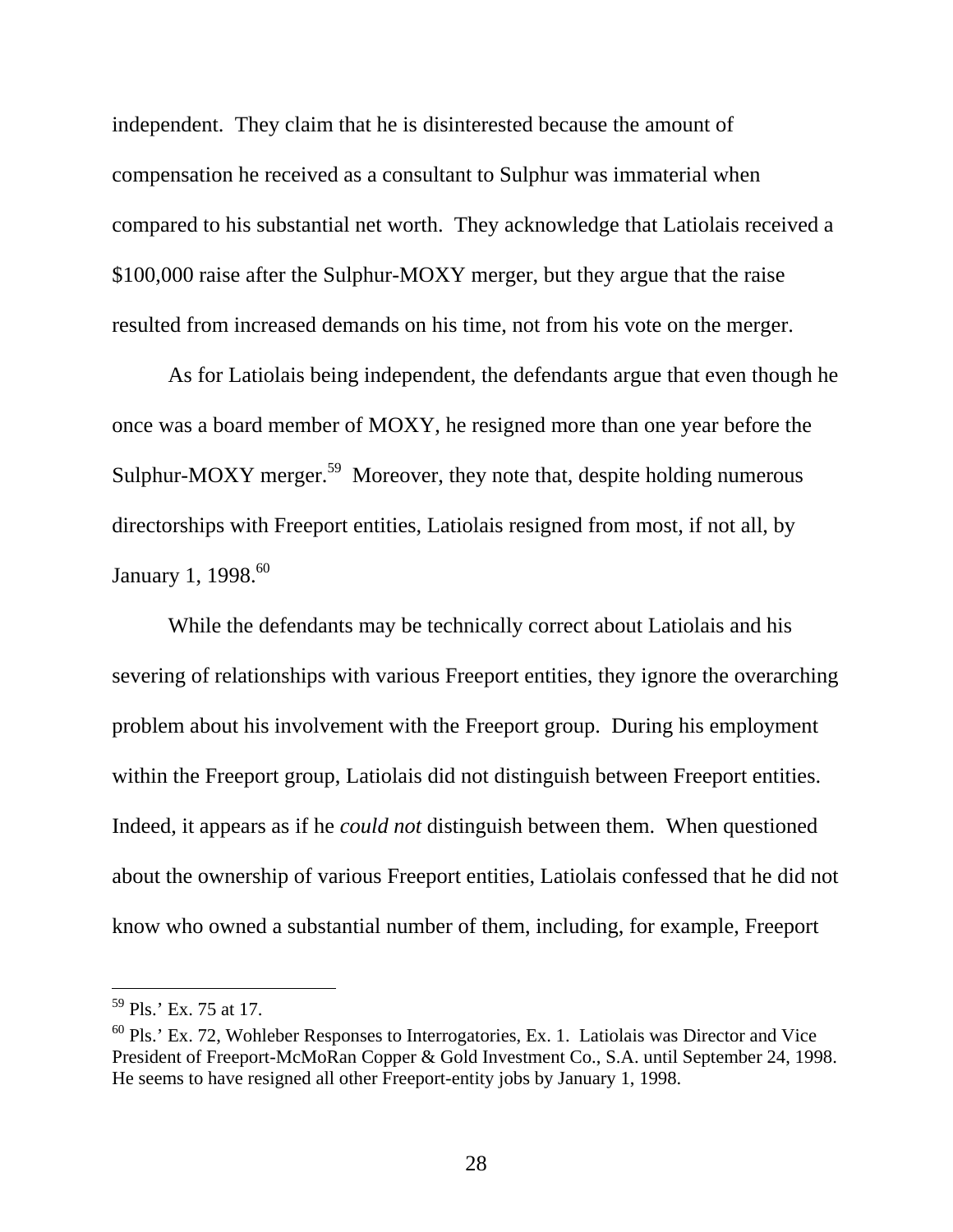Coal Company, Freeport Copper Company, Freeport Egyptian Sulphur Company and Freeport Export Sales Corporation, on each of which he was Chairman of the Board for at least four years from 1993 to 1997. Latiolais offered the following explanation for his ignorance at deposition:

See, I mean, the problem I'm having is that as I worked at these various companies and had these various positions, *it meant nothing to me who owned what*. It was part of the totality of businesses that we ran. Certain of these businesses were created for some specific legal or tax reason. The mechanics of who owned what piece and whether it was part of another one was inconsequential to my activity. My job was everything within the Freeport family of companies was something [sic] that I was supposed to do my best running and making profitable.<sup>61</sup>

In the face of this clear declaration that he treated the Freeport family of companies as one cohesive group to which he reported and for which he performed services, the defendants argue that Latiolais had no business relationships, outside of Sulphur, with Moffett, Rankin, and Adkerson.<sup>62</sup> This is simply not credible given his deposition testimony.

By introducing evidence that Latiolais viewed the Freeport entities as one

collective unit and that he spent his entire professional career at Freeport-

McMoRan,<sup>63</sup> the plaintiffs raise genuine issues of material fact as to whether

 $<sup>61</sup>$  Pls.' Ex. 75 (emphasis added).</sup>

<sup>62</sup> Defs.' Opening Br. at 27.

<sup>&</sup>lt;sup>63</sup> Before the 1981 merger of Freeport Minerals and McMoRan, Latiolais worked at a Freeport entity predecessor.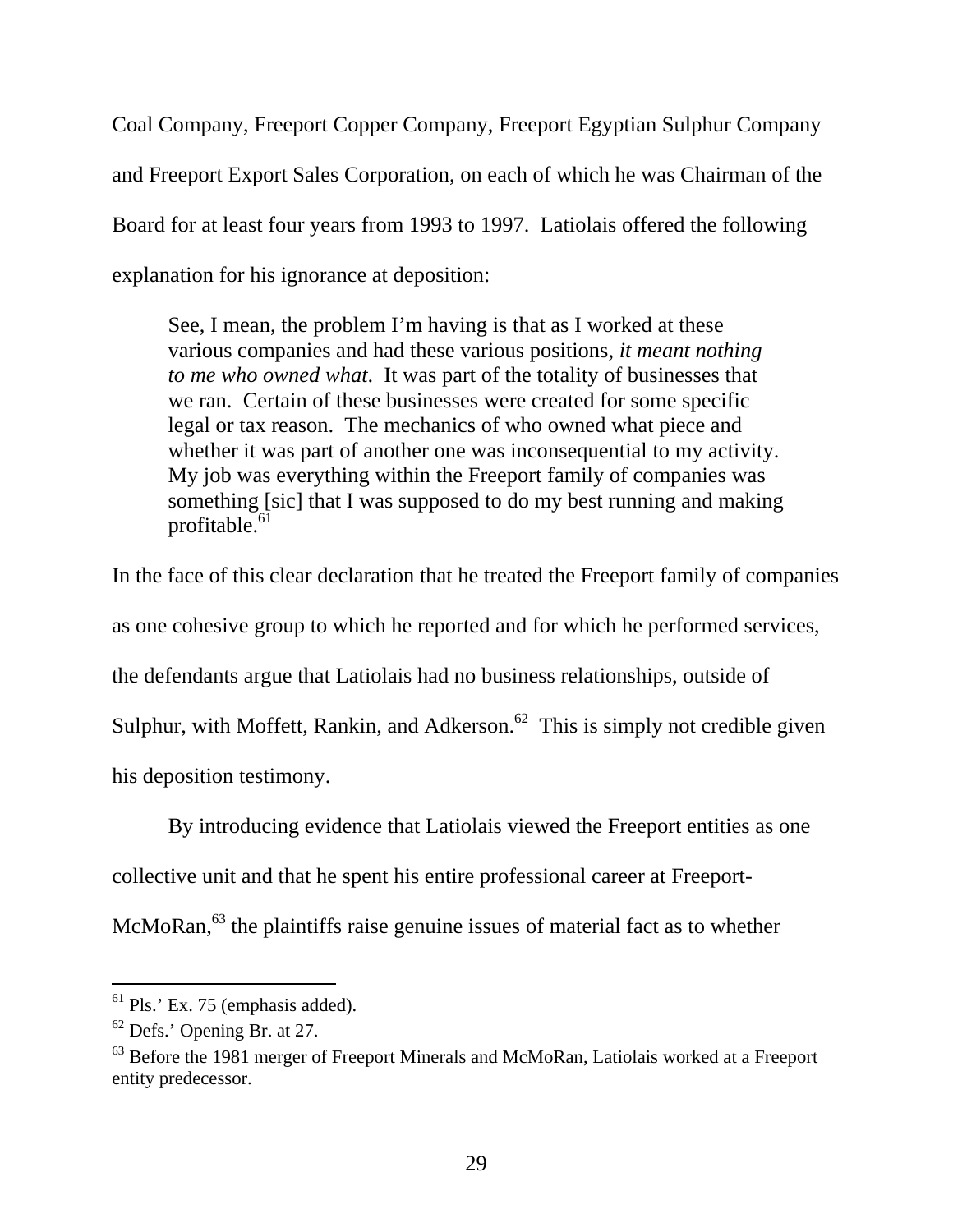Latiolais could exercise judgment independent from the Common Directors and MOXY. As the court has observed in the context of a motion to dismiss, "[a]lthough mere recitation of the fact of past business or personal relationships will not make the Court automatically question the independence of a challenged director, it may be possible to plead additional facts concerning the length, nature or extent of those previous relationships that would put in issue that director's ability to objectively consider the challenged transaction."64

As the plaintiffs demonstrate, Latiolais viewed all Freeport companies as one family group, indistinct from one another. As he said at deposition, his "job was *everything* within the Freeport family of companies."<sup>65</sup> This testimony raises questions about Latiolais's ability to act independently in a transaction involving two Freeport entities, such as Sulphur and MOXY, even if they were widely held, public companies at the time of the transaction.

The defendants fail to rebut the plaintiffs' contention with any evidence that Latiolais could or did distinguish between Sulphur and MOXY, or any of the Freeport entities. Moreover, Latiolais worked for and received a paycheck from FM Services, which was 25% owned by MOXY and 50% by Copper & Gold, which was run by the Common Directors. Latiolais had worked for the Common

<sup>64</sup> *Orman*, 794 A.2d at 27 n.55.

 $65$  Pls.' Ex. 75 at 43 (emphasis added).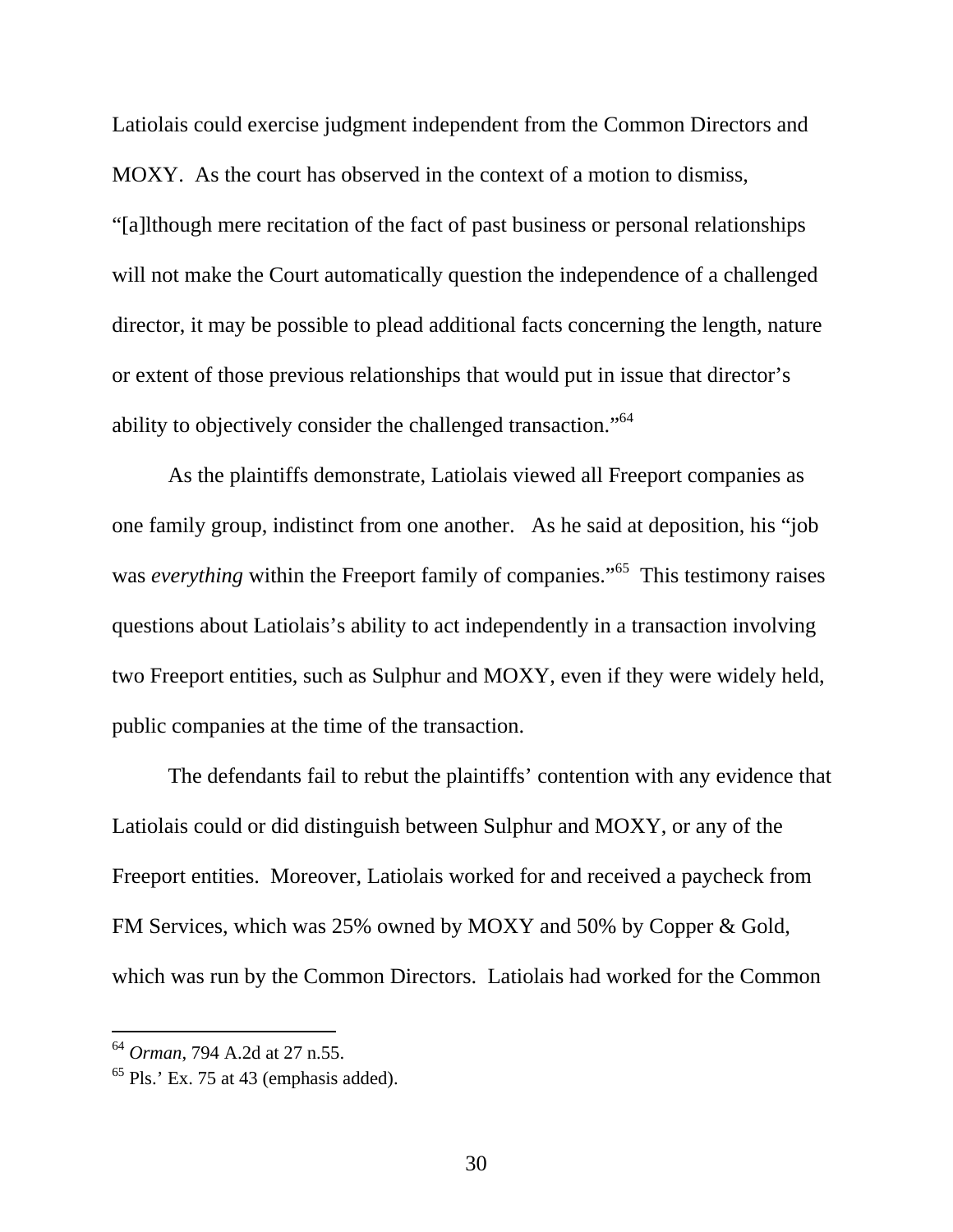Directors for almost twenty years and had become a wealthy individual in their employ. To argue that Latiolais was independent of the Common Directors because he formally severed ties with some Freeport entities does not take into account the nature and extent of his overwhelming, career-long involvement with Freeport entities, including the entire span of MOXY's life. Delaware law recognizes that such extensive ties can operate as an exception to the general rule that past relationships do not call into question a director's independence.<sup>66</sup>

Viewing the evidence in the light most favorable to the nonmoving party, the court concludes that there is a material issue of fact about Latiolais's ability to objectively consider the challenged transaction. Thus, the plaintiffs have introduced enough evidence such that the court can reasonably infer that both Wohleber and Latiolais were not independent when they voted on the merger.

### 3. Remaining Issues

 $\overline{a}$ 

At this point, the court has determined that there is a triable question of fact as to whether a majority of the board of Sulphur could act independently when voting on the merger with MOXY. The three directors who sat on both Sulphur's and MOXY's boards, Moffett, Rankin, and Adkerson, were obviously conflicted

<sup>66</sup> *See, e.g., In re Ply Gem Indus. S'holders Litig.*, 2001 Del. Ch. LEXIS 123, at \*4 (Del. Ch. Sept. 28, 2001) (observing, in the context of a motion to dismiss, that "past benefits conferred by Mr. Silverman, [the Chief Executive Officer and Chairman of the Board,] or conferred as the result of Mr. Silverman's position with Ply Gem, may establish an obligation or debt (a sense of 'owingness') upon which a reasonable doubt as to a director's loyalty to a corporation may be premised.").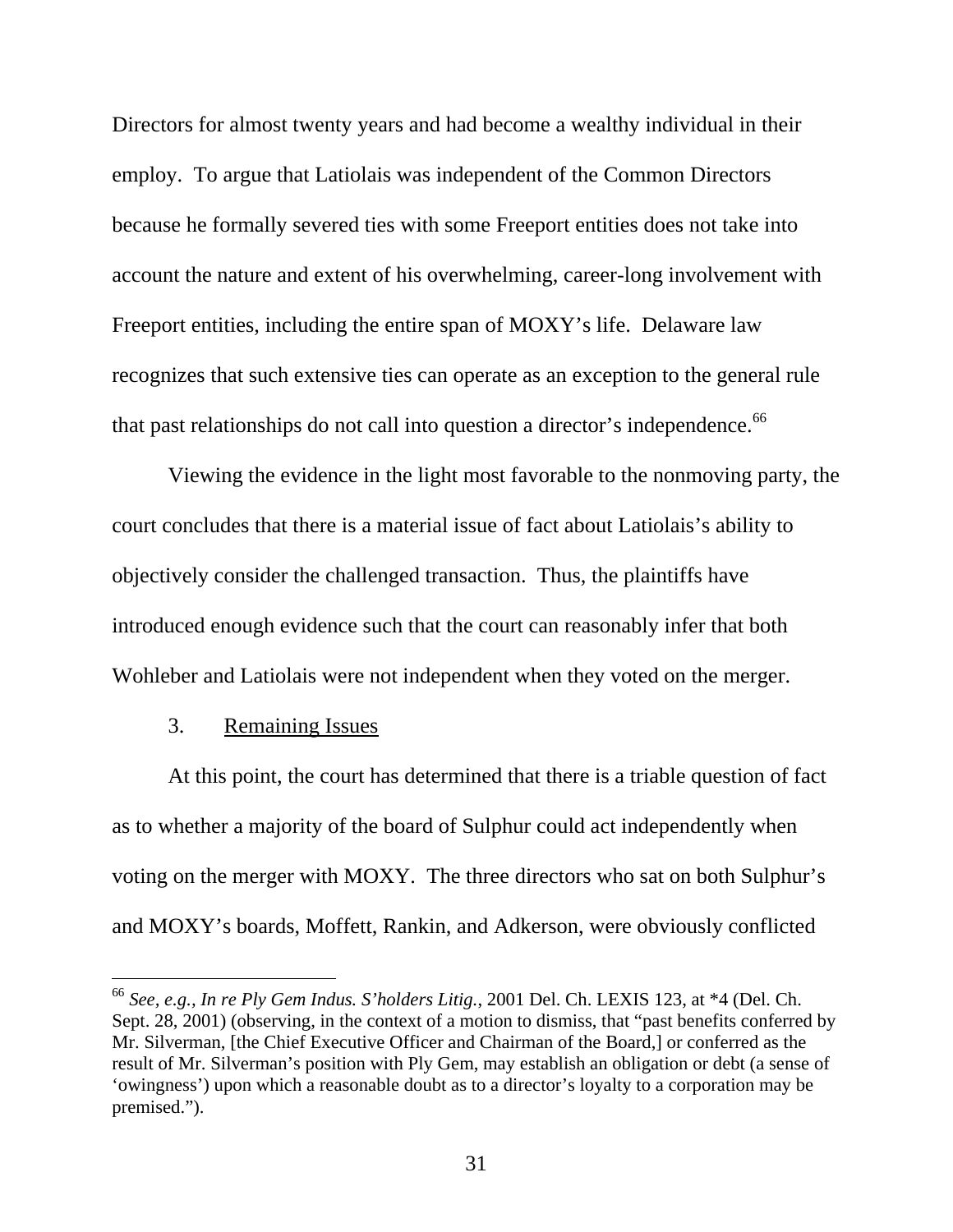by their dual roles. The plaintiffs have additionally introduced evidence that calls into question whether the Inside Directors were under the domination and control of the Common Directors, especially Moffett. Although both Inside Directors claim to have been functioning as Sulphur directors with no ties to MOXY, the evidence of their relationships with the Freeport group, including MOXY, combined with their own depositions, create triable issues of fact on these questions.

Trial of those issues should also clarify the remaining legal issues. For example, if, after trial, the court concludes that a majority of the Sulphur directors were free of conflicting interests and, in fact, acted independently, the entire fairness standard may not apply to the court's review of this transaction since there is no controlling stockholder.<sup>67</sup> The issues would be whether the Special Committee operated effectively and whether the ratifying vote of the stockholders was properly obtained. Moreover, a finding that a majority of the directors acted independently could resolve any issue about the legal effect of the vote of the Sulphur board authorizing the merger in which all directors, including the Common Directors, participated.<sup>68</sup> Similarly, a finding that either Wohleber or

<sup>67</sup> As the *Orman* court noted in its discussion of *Kahn v. Lynch Communication Sys.*, 638 A.2d 1110 (Del. 1994), "[e]ntire fairness review is not automatically triggered when a non-controlling shareholder appears on both sides of a challenged transaction." *Orman*, 794 A.2d at 20 n.36.  $68$  The Delaware Supreme Court identified as an issue on remand, a question about the legal

effect of the Sulphur board's vote since the Special Committee, which recommended the merger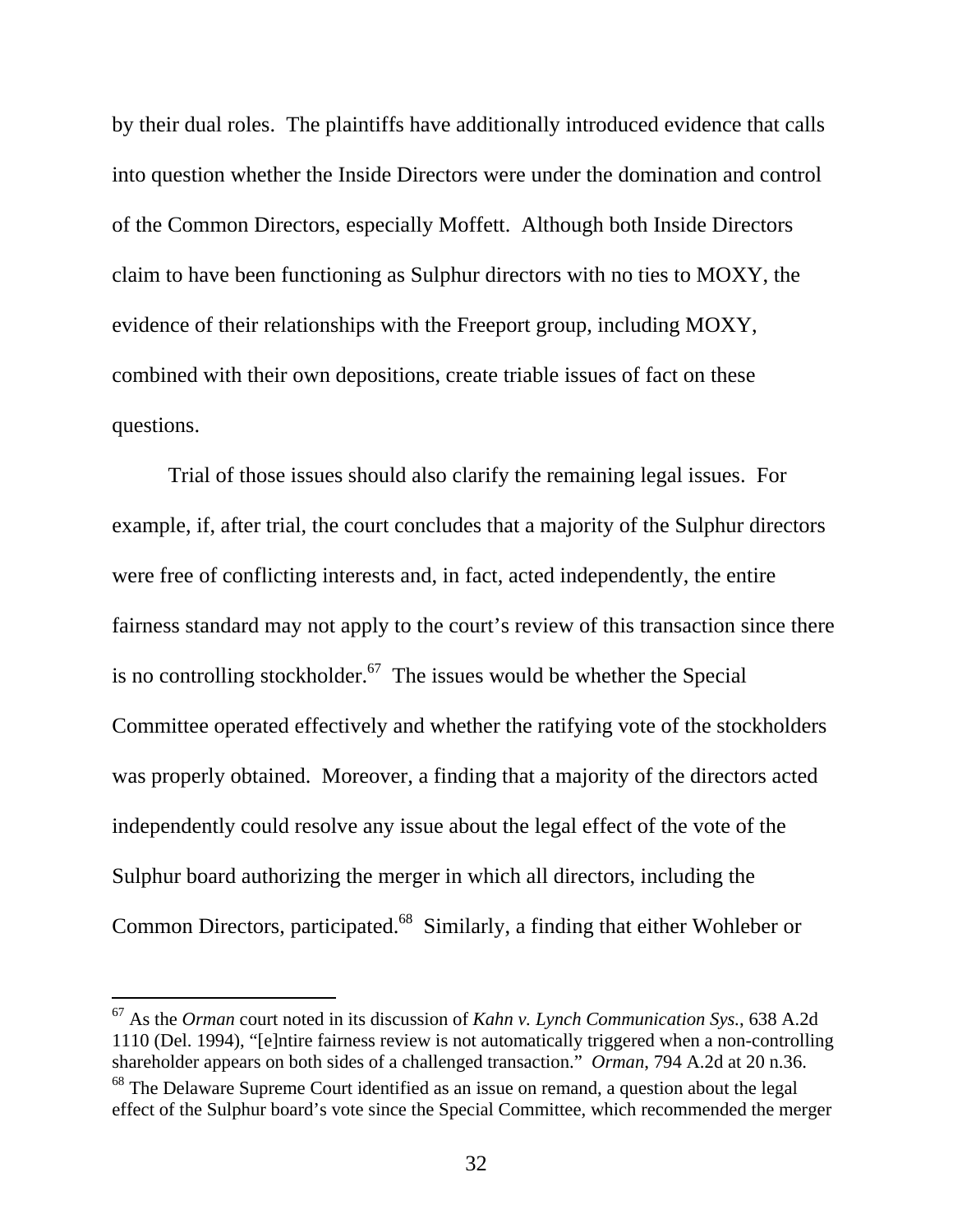Latiolais was not independent could both implicate the duty of entire fairness and raise an issue about the validity of the board action taken to authorize the merger if fewer than a quorum of independent directors were voting.<sup>69</sup>

The unusual situation presented is that, as a group, the Common Directors and Inside Directors did not own a controlling, or even substantial, interest in Sulphur. They held only 3% of the outstanding Sulphur stock.<sup>70</sup> Additionally, they held only 9%, of the outstanding MOXY stock. Neither of these stakes is large enough to give rise to a concern about controlling the voting power of either company.71 Indeed, both Sulphur and MOXY were widely held and it is difficult to see how the directors could have caused the approval of the merger by the

<sup>69</sup> *Id.*

to the full board, consisted of fewer than a majority of a quorum. As that court remarked: "[T]he Court of Chancery may have to determine in the first instance the import of the special committee's negotiation and recommendation here where the independent directors, though less than a quorum, voted with the full board to approve the merger agreement." *Krasner,* 826 A.2d at 288.

 $70$  The plaintiffs allege that the Sulphur board attempted to buttress its small position with friendly acquisitions of stock by investment companies. Specifically, the plaintiffs allege that after the announcement of the merger, HM 4 FSC, L.P., a partnership affiliated with Hicks, Muse, Tate & Furst Inc., bought a 12% stake in Sulphur and Alpine Capital, L.P. bought an 11.5% stake. *See* Pls.' Br. at 51-52. Yet there is no evidence that HM 4 FSC or Alpine Capital agreed to vote for the merger. Or, perhaps more important, there is no reason given why an investment company would purchase a large block of Sulphur stock if it knew or suspected that the announced merger would yield an unfair price for their stock. Presumably, the implication is that HM 4 FSC and Alpine Capital took positions in order to accommodate Moffett's or the Common Directors' desire to merge Sulphur and MOXY, but there is no evidence to confirm this theory.

<sup>71</sup> *See Jacobs*, 2004 Del. Ch. LEXIS 117, at \*16 (finding that ownership of "14.7% of Yahoo!'s common stock . . . is obviously insufficient to control an election of Yahoo!'s directors").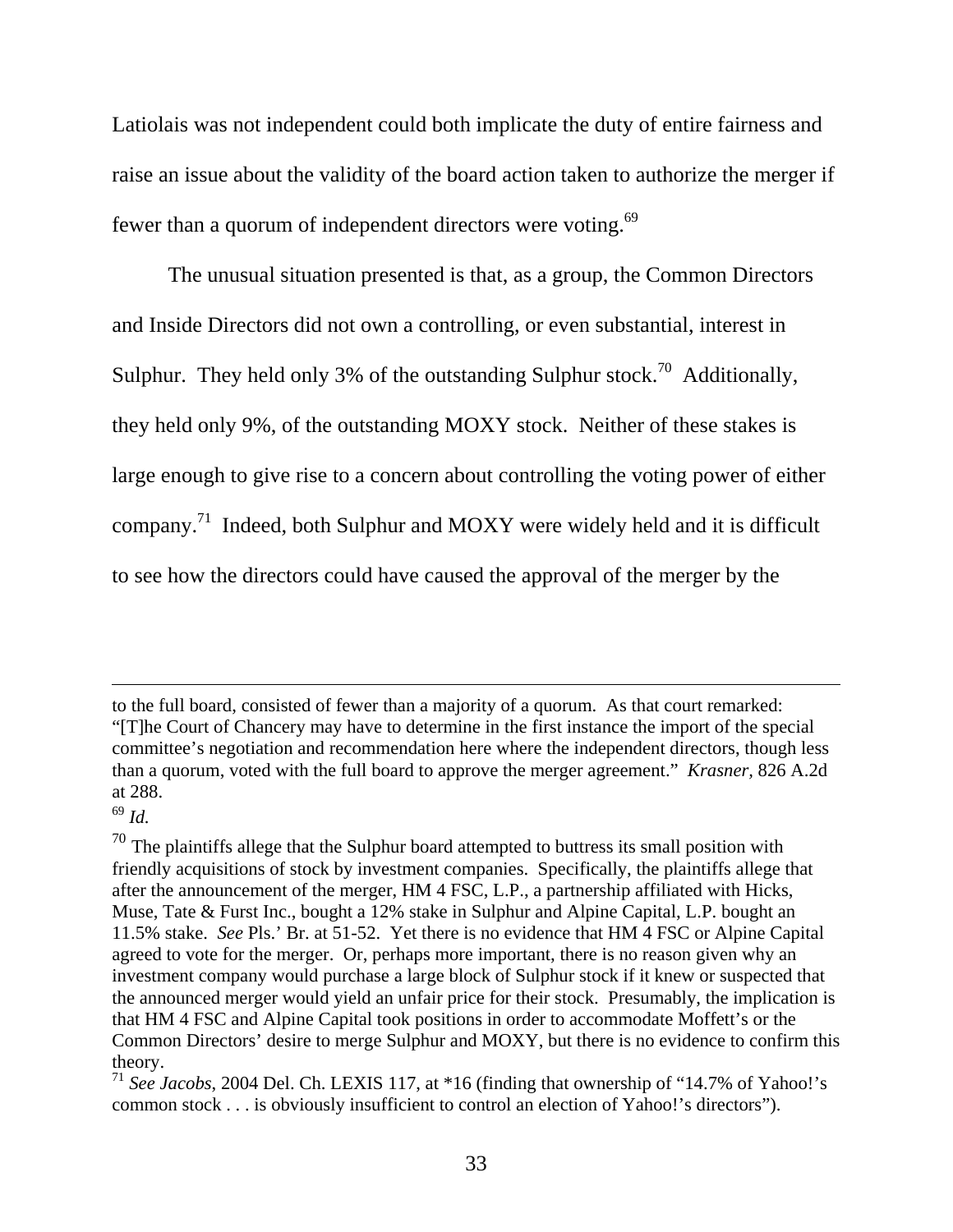stockholders of either company. These facts distinguish this case from *Lynch*. 72

## B. The Special Committee

Taking the evidence in the light most favorable to the nonmoving party, the court concludes that there is a genuine issue of material fact as to whether the Special Committee was independent of the other directors, especially Wohleber. As the plaintiffs point out, "Wohleber participated in every documented meeting of the [Sulphur] Special Committee including the Lehman presentation on July 14."<sup>73</sup> A close examination of minutes from the Special Committee meeting on July 14, 1998 shows that Wohleber was present during the entire meeting in which Lehman presented its valuation.<sup>74</sup> More important, the minutes state that Wohleber participated in the presentation.75

The defendants argue that despite Wohleber's presence, the Special Committee operated independently. They claim that Wohleber was only an informational source for the Special Committee and that he was asked to leave at

<sup>72</sup> *See In re Western Nat'l Corp. S'holders Litig.*, 2000 Del. Ch. LEXIS 82, at \*87-88 (Del. Ch. May 22, 2000) ("[B]ecause the absence of a controlling shareholder removes the prospect of retaliation, the business judgment rule should apply to an independent special committee's good faith and fully informed recommendation."). In *Lynch*, the Delaware Supreme Court's holding about the application of entire fairness was based on the finding that the defendant was a controlling stockholder. "[A] shareholder owes a fiduciary duty only if it owns a majority interest in or *exercises control* over the business affairs of the corporation." 638 A.2d at 1113. 73 Pls.' Answering Br. at 44.

 $74$  Defs.' Ex. 44.

 $75$  Defs.' Ex. 44 at 1 ("Throughout this and the other parts of Lehman's presentation, member of the Special Committee and Mr. Fluckiger asked questions of, and received answer on the matters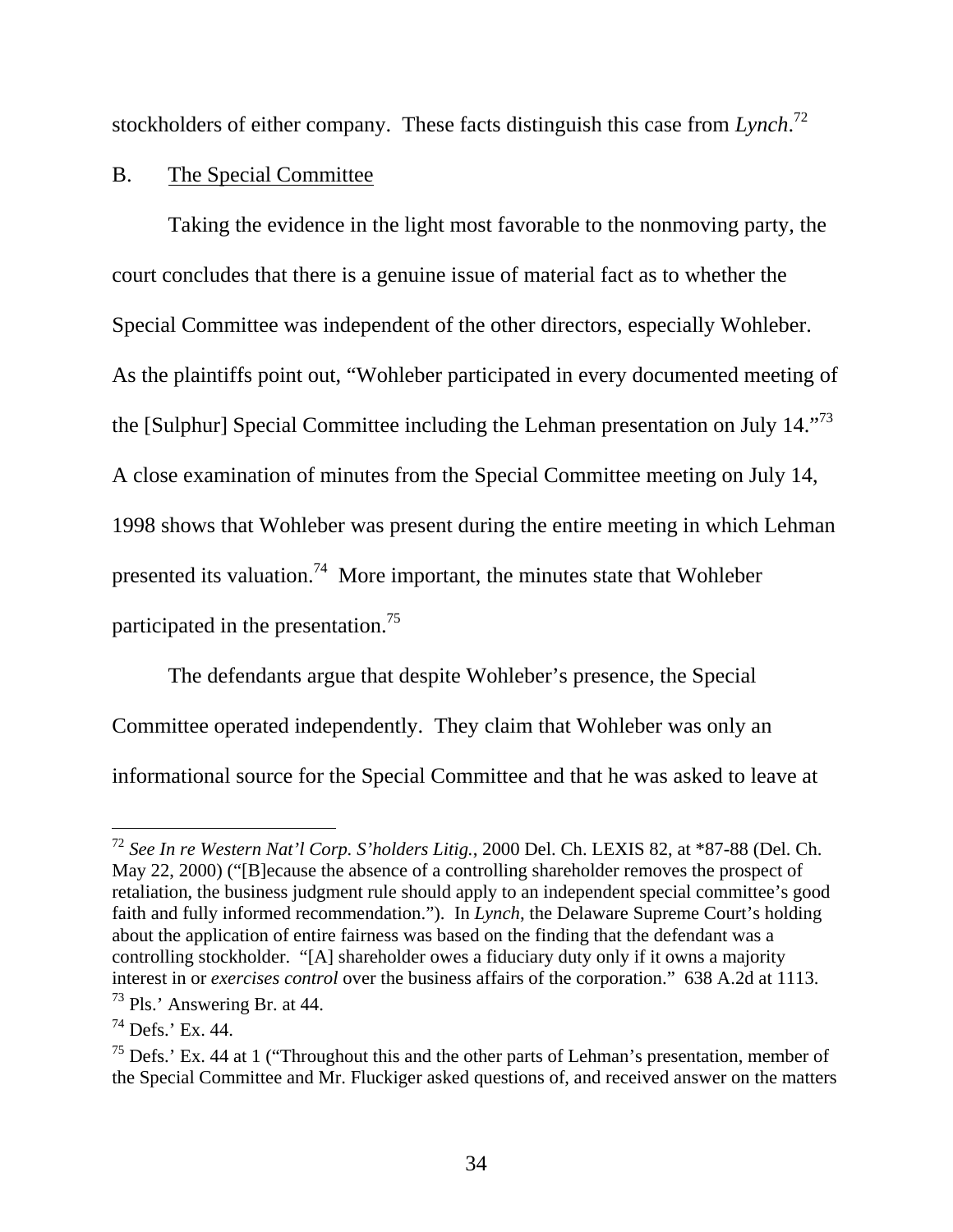key times.76 This argument does not find full support in the minutes. Furthermore, there is evidence that, at least on one occasion, Wohleber sent a blind copy of a memo to the Special Committee to John Amato, who was the general counsel for *all* of the Freeport entities, as well as Moffett's and Rankin's business partner.<sup>77</sup> Although the memo does not contain confidential information, the fact that Wohleber found it necessary to communicate secretly with Amato raises troubling issues, especially since Amato owned shares in both Sulphur and MOXY, the great majority of which were shares of MOXY. Moreover, Amato was present for at least one Special Committee meeting, although, the minutes state simply that he "was present as a resource for the Special Committee's benefit and would leave the meeting whenever the Special Committee requested."<sup>78</sup> Finally, a small point about Wohleber is that he also signed Lehman's engagement letter "on behalf of" the Special Committee.<sup>79</sup>

If the plaintiffs are able to show that Wohleber was not independent of the Common Directors, they may also be able to show that the Common Directors influenced the Special Committee through the actions of Wohleber. This theory is

presented and other issues raised in connection therewith from, various members of the Lehman team, as well as Mr. Wohleber, who participated from time to time in the presentation.").

 $76$  Defs.' Opening Br. at 33.

 $77$  Pls.' Ex. 20.

 $^{78}$  Defs.' Ex. 35. Notably, in these minutes, Wohleber is not similarly classified as one who would leave at the request of the Special Committee.

 $^{79}$  Pls.' Ex. 24 at 5.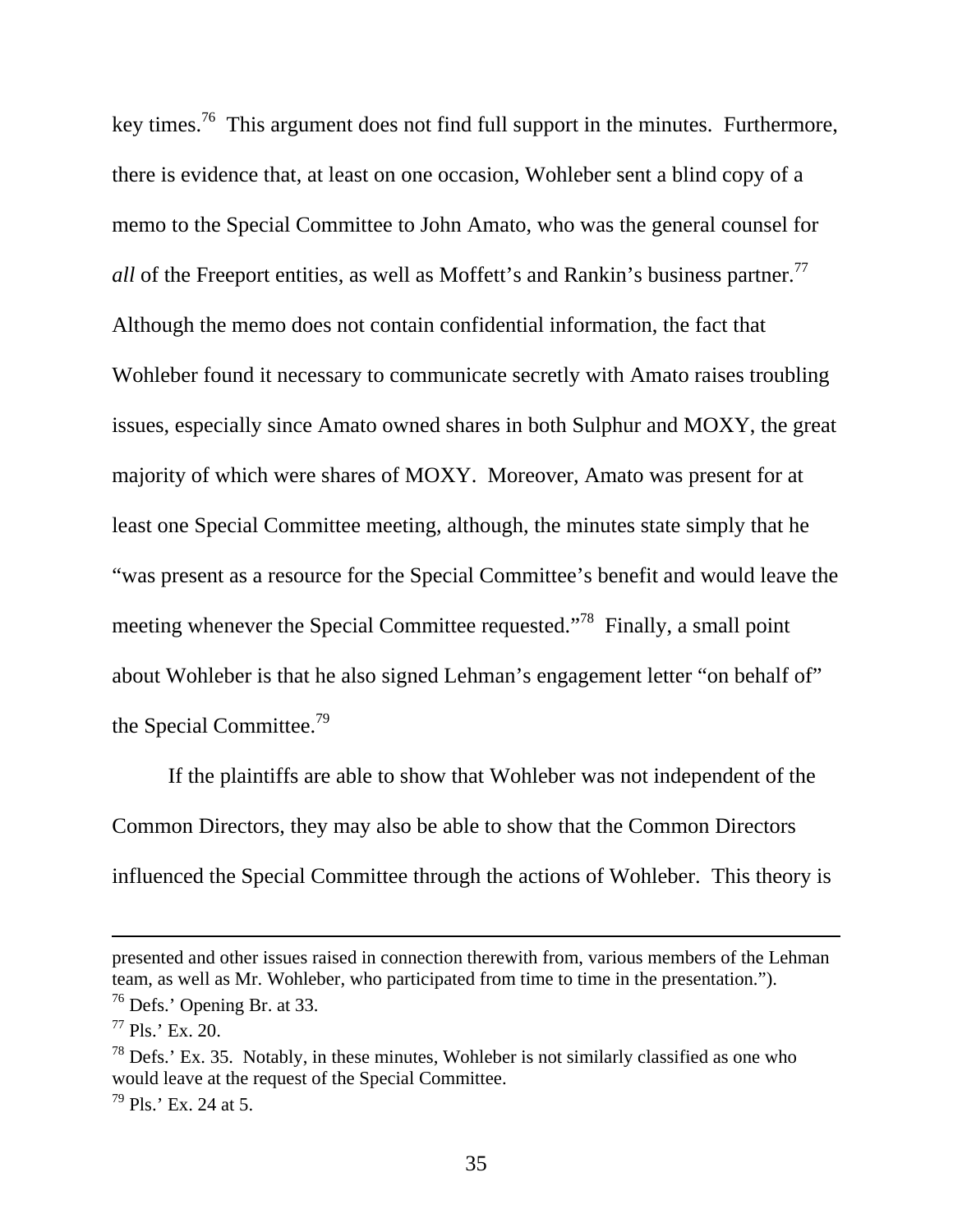supported by the secret communication between Wohleber and Amato, who obviously has close ties to Moffett and Rankin. Furthermore, the plaintiffs raise other issues about LSU's employment of Brown and Clark and the charitable contributions it received from Freeport entities and Sulphur's directors. The plaintiffs also question Lehman's independence because of its past relationship with Freeport entities. These issues do not need to be decided in this motion. It is enough that Wohleber participated in the Special Committee meetings and communicated secretly with Amato about the Special Committee's valuation process.

At this stage of the litigation, the court cannot state with certainty that the Special Committee was independent. Therefore, an analysis of the legal effect of the Special Committee's recommendation and full board vote should await trial.

## C. Disclosure Claims

-

"[D]irectors of Delaware corporations are under a fiduciary duty to disclose fully and fairly all material information within the board's control when it seeks shareholder action."<sup>80</sup> "[S]hareholder ratification by a majority of the disinterested shareholders acts as a safe harbor in situations where directors' potentially conflicting self-interests are at issue."<sup>81</sup> "Thus, in a classic self-dealing transaction

<sup>80</sup> *Stroud v. Grace*, 606 A.2d 75, 84 (Del. 1992).

<sup>81</sup> *Solomon v. Armstrong*, 747 A.2d 1098, 1116 (Del. Ch. 1999).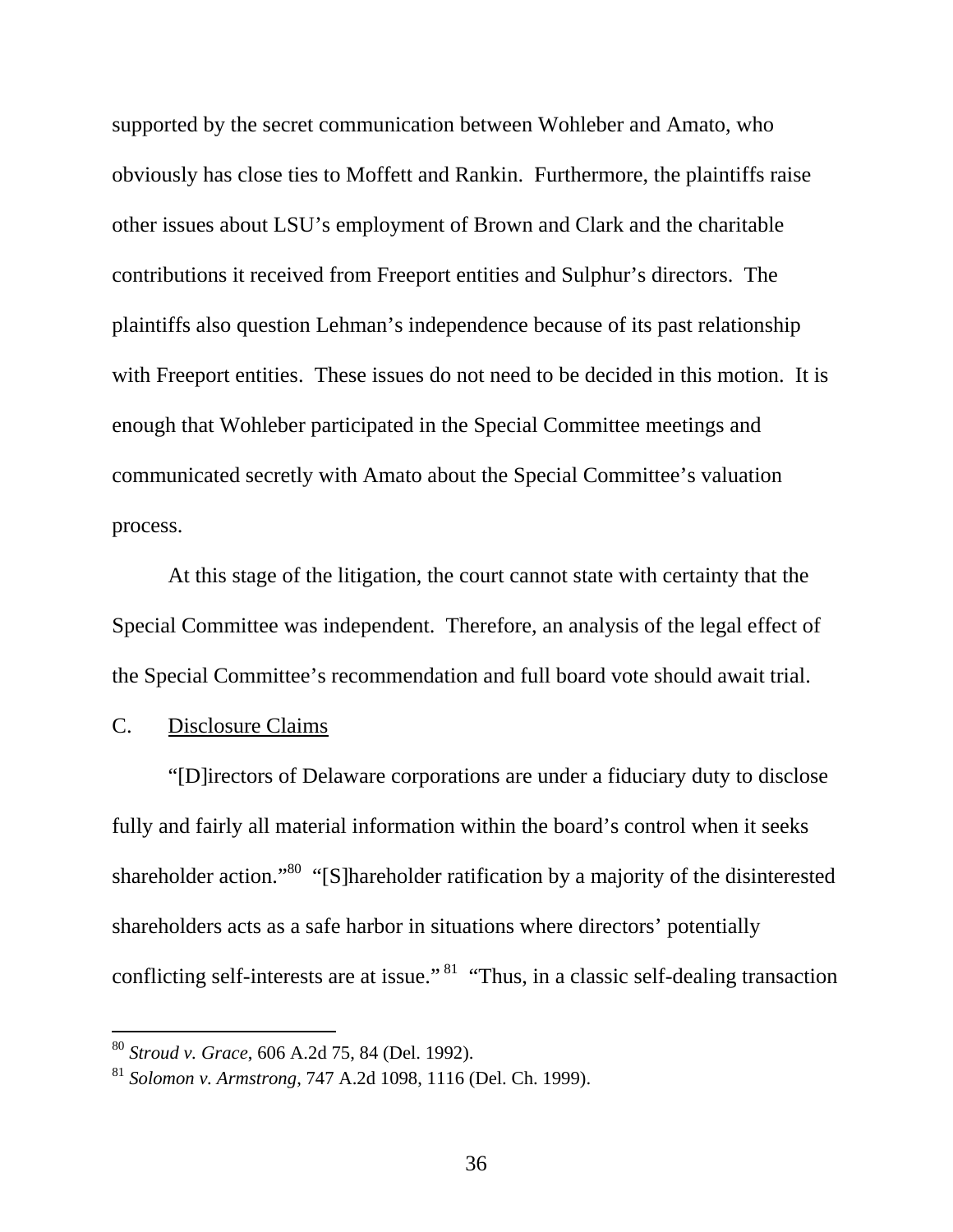the effect of a fully-informed shareholder vote in favor of that particular transaction is to maintain the business judgment rule's presumptions."<sup>82</sup>

Here, the plaintiffs make several arguments why the joint proxy statement failed to give disinterested stockholders material facts that would have allowed them to make an informed decision. They argue, among other things, that the joint proxy statement (i) did not adequately disclose the interests of Wohleber and Latiolais; (ii) did not disclose the interference with the Special Committee by Wohleber and Amato; and (iii) did not disclose material facts about Lehman's interestedness and lack of independence. The plaintiffs contend that these failures preclude the defendants from being able to rely on the ratification of the Sulphur stockholders to invoke the business judgment rule

The court finds that the disclosure claims relate to the same underlying set of facts that raise issues about the fiduciary duty claims. Since the evidence raises genuine issues of material fact about the directors' and the Special Committee's independence, it also raises issues about the disclosure of those same facts. Without proper disclosure of all material information, the Sulphur board cannot rely on stockholder ratification in its attempt to invoke the protection of the business judgment rule. Therefore, both the fiduciary duty claims and disclosure claims must be tried together.

<sup>82</sup> *Id.*